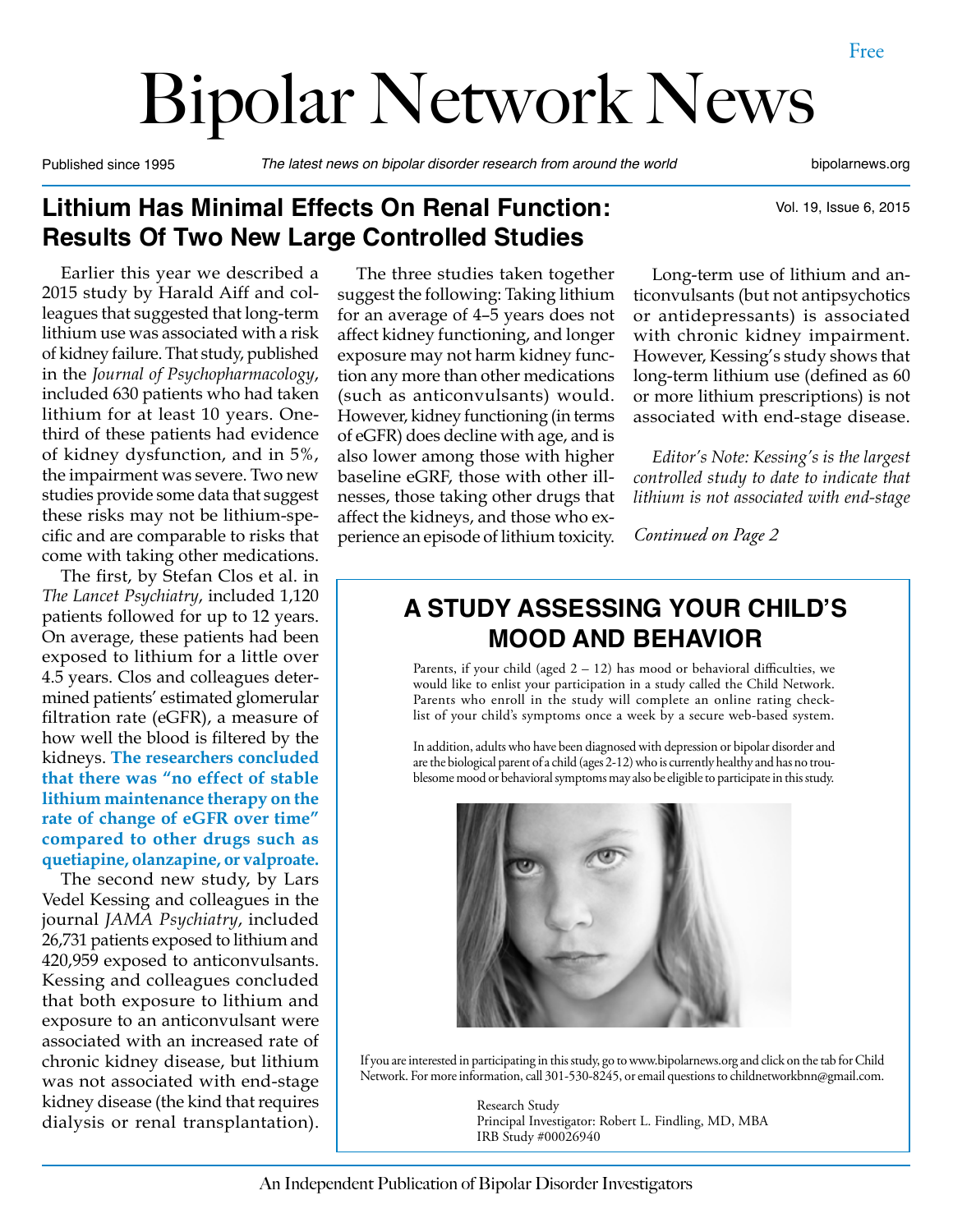# **Lithium Use for 4–5 Years Has Minimal Effects On Renal Function**

#### *Continued from Page 1*

*kidney disease, and that decreases in kidney function seen with chronic lithium use also occur with exposure to anticonvulsants.*

*Given lithium's exceptional record of efficacy and safety over the past 40 years, it may be under-prescribed in the US compared to many European countries, and this may have adverse consequences for the long-term course of bipolar disorder. Lithium has many advantages over other medications.* 

#### Bipolar Network News bipolarnews.org

**Editor-in-Chief**: Robert M. Post, MD **Managing Editor**: Moira McCauley

The *BNN* is published four times a year by investigators working with patients with bipolar disorder to better understand the long-term course of illness. The newsletter is available free of charge to all who request it.

Although the editors of the *BNN* have made every effort to report accurate information, much of the work detailed here is in abstract or pre-publication form, and therefore cannot be taken as verified data. The *BNN* can thus assume no liability for errors of fact or omission, or lack of balance. Patients should consult with their physicians, and physicians with the published literature, before making any treatment decisions based on information given in this issue or in any issue of the *BNN*.

As per recent journal disclosure requirements, Dr. Post has consulted with drug companies including Abbott, Astra Zeneca, Bristol-Myers Squibb, Glaxo-SmithKline, Jansen, and Pfizer.

The opinions expressed in the BNN are solely those of the editors, and do not represent the views of any scientific entity or foundation.

Send any comments or suggestions to: mccauleybcn@gmail.com

**BNN** 5415 W. Cedar Lane Suite 201B Bethesda, MD 20814

To subscribe or unsubscribe, see our website or email us at:

#### **info@bipolarnews.org**.

Note that we do not accept requests to subscribe friends or family members. Please have them contact us directly.

#### *Lithium:*

- *• Reduces mania and depression better than valproate (according to recent comparisons)*
- *• Reduces suicide risk*
- *• Protects neurons in animals*
- *• Increases proteins that protect neurons (like BDNF and BCL2) and decreases cell death factors (like BAX and P53)*
- *• Increases hippocampal and cortical volume in humans*
- *• May slow the progression of mild cognitive impairment*
- *May reduce the rate of dementia in old age*
- *• Can be used to treat mania in young people (aged 7 to 17; according to new research by Robert Findling et al. in the journal Pediatrics)*

*Given the new data on lithium's longterm effects on kidney function compared to comparable drugs, the case for long-term use of lithium (either alone or in combination with other agents) to prevent both manic and depressive episodes is even stronger.*

# **Lithium Safely Reduces Mania in Kids 7–17**

The first large, randomized, doubleblind study of lithium in children and teens has shown that as in adults, the drug can reduce mania with minimal side effects. The study by researcher Robert Findling was published in the journal Pediatrics in October. Lithium is the best available treatment for adults, but until now little research had been done on treatments for children and teens with bipolar disorder.

In the study, 81 participants between the ages of 7 and 17 with a diagnosis of bipolar I disorder and manic or mixed episodes were randomized to receive either lithium or placebo for a period of eight weeks. By the end of the study, those patients taking lithium showed greater reductions in manic symptoms than those taking placebo. **Among those taking lithium,** 

#### **47% scored "much improved" or "very much improved" on a scale of symptom severity, compared to 21% of those taking placebo.**

Dosing began at 900mg/day for most participants. (Those weighing less than 65 lbs. were started at 600mg/ day.) Dosing could be gradually increased. The mean dose for patients aged 7–11 was 1292mg/day, and for patients aged 12–17 it was 1716mg/day.

Side effects were minimal. There were no significant differences in weight gain between the two groups. Those taking lithium had significantly higher levels of thyrotropin, a peptide that regulates thyroid hormones, than those taking placebo. If thyroid function is affected in people taking lithium, the lithium dosage may be decreased, or patients may be prescribed thyroid hormone.

# **Saphris Reformulated for Kids with Bipolar I**

The atypical antipsychotic asenapine has been reformulated for bipolar I disorder in children aged 10–17. The drug (trade name Saphris) was approved by the Food and Drug Administration (FDA) in 2009 for adults with schizophrenia and bipolar disorder. It is sometimes used as a

treatment for mixed episodes (depression with some symptoms of mania).

The new formulation consists of 2.5mg tablets that are taken sublingually (under the tongue), and are available in a black cherry flavor. These can be prescribed as monotherapy for the acute treatment of manic or mixed episodes in children and teens.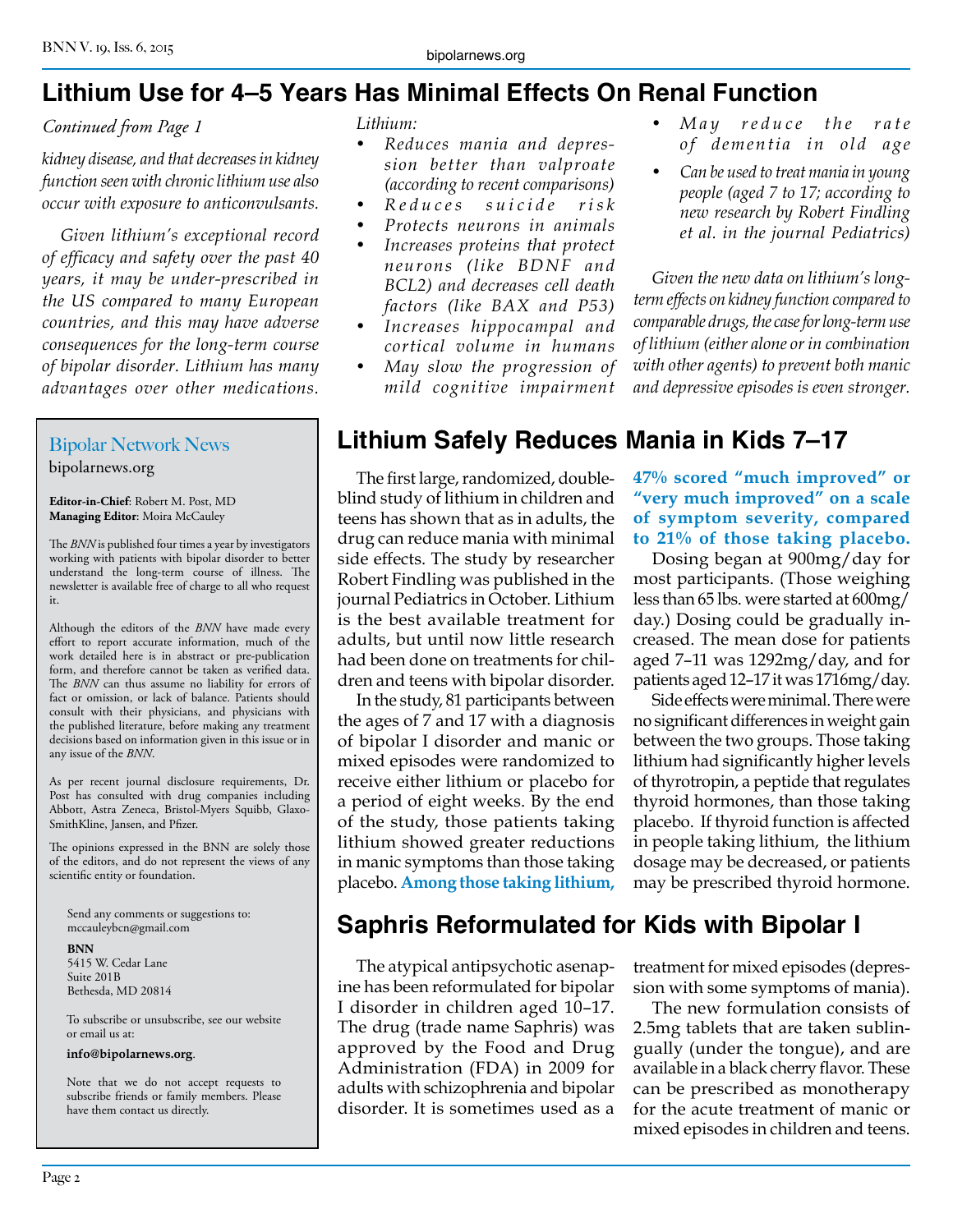#### **Several Types of Psychotherapy Effective in Childhood Bipolar Disorder**

Childhood onset bipolar disorder can be highly impairing. Treatment usually includes medication, but several types of psychotherapy have also been found to be superior to treatment as usual. These include family focused therapy, dialectical behavior therapy and multifamily psychoeducation groups, including Rainbow therapy.

**Family focused therapy, developed by David Miklowitz, consists of psychoeducation about bipolar disorder and the importance of maintaining a stable medication routine.** Families are taught to recognize early symptoms of manic and depressive episodes, and how to cope with them. Families also learn communication and problem solving skills that can prevent stressful interactions.

Dialectical behavior therapy was developed by Marsha Linehan, initially for the treatment of borderline personality disorder. It can be useful in bipolar disorder because participants learn how to manage stressors that might otherwise trigger depression or mania. DBT teaches five skills: mindfulness, distress tolerance, emotion regulation, interpersonal effectiveness, and self management.

Multifamily psychoeducation was developed by Mary Fristad. In groups, children and parents learn about mood disorders, including how to manage symptoms, and also work on communication,

problem solving, emotion regulation, and decreasing family tension.

Rainbow therapy is a type of multifamily approach also known as child and family-focused cognitive-behavioral therapy (CFF CBT). It integrates individual cognitivebehavioral therapy with family psychoeducation and mindfulness skills training. In a recent article in the journal Evidence Based Mental Health, Miklowitz reviewed the current research on Rainbow therapy. While the research to date has many limitations, he highlighted some benefits of Rainbow therapy: its flexibility, and its focus on treating parents' symptoms along with children's illness.

#### **Cognitive Behavioral Therapy Can Prevent Depression in Teens**

Adolescents whose parents have a history of depression are at greater risk for depression themselves. A new study suggests that a cognitivebehavioral prevention program aimed at these teens can reduce depression rates compared to the usual care.

The study, by David A. Brent and colleagues in the journal *JAMA Psychiatry*, included 316 participants aged 13–17, each of whom had a parent with a current or prior depression. Half participated in the cognitive-behavioral prevention program in addition to usual care initiated by their families. The program consisted of 8 weeks of 90-minute group sessions focused on developing positive thinking habits and improving problem solving, followed by six monthly sessions. The training was based on the Adolescents Coping with Depression program described in a June 2009 *JAMA* article by Garber et al.

**The group who participated in the prevention program had a lower in-** **cidence of depression than the group who received only the usual care, and this difference persisted over six years of followup.** Most of this effect was due to a reduced incidence of depression in the first nine months following the intervention. (Depression was roughly equal among the two groups following the first nine months.)

Importantly, the benefit of the prevention program was only seen among adolescents whose parents were not depressed at the time of enrollment in the study, underscoring the importance of treating parents' illness in order to keep the whole family healthy.

Benefits of the prevention program included reductions in onsets of depression and days depressed, and improvement in interpersonal and academic competence.

Brent and colleagues say that the study shows that it is possible to prevent depression, and this can have long-term developmental consequences. They encourage focusing on the entire family's mental health treatment.

While the main benefits came early, Brent suggests that booster sessions for teens who begin to show symptoms of depression might refresh the benefits of the prevention program at a later time.

*Editor's Note: This study has enormous health implications as depression in adolescents tends to recur and is associated with a more difficult course than depression beginning in adulthood. Preventing depressions would theoretically have positive consequences for both psychiatric and physical health, as depression is associated with increased risk of suicide and decreased longevity from increases in cardiovascular disease. Researcher Joan Luby recently reported that children with prepubescent onset of depression have decreased hippocampal volume in adolescence, so it is possible that preventing depression may have positive implications for brain volume and function.*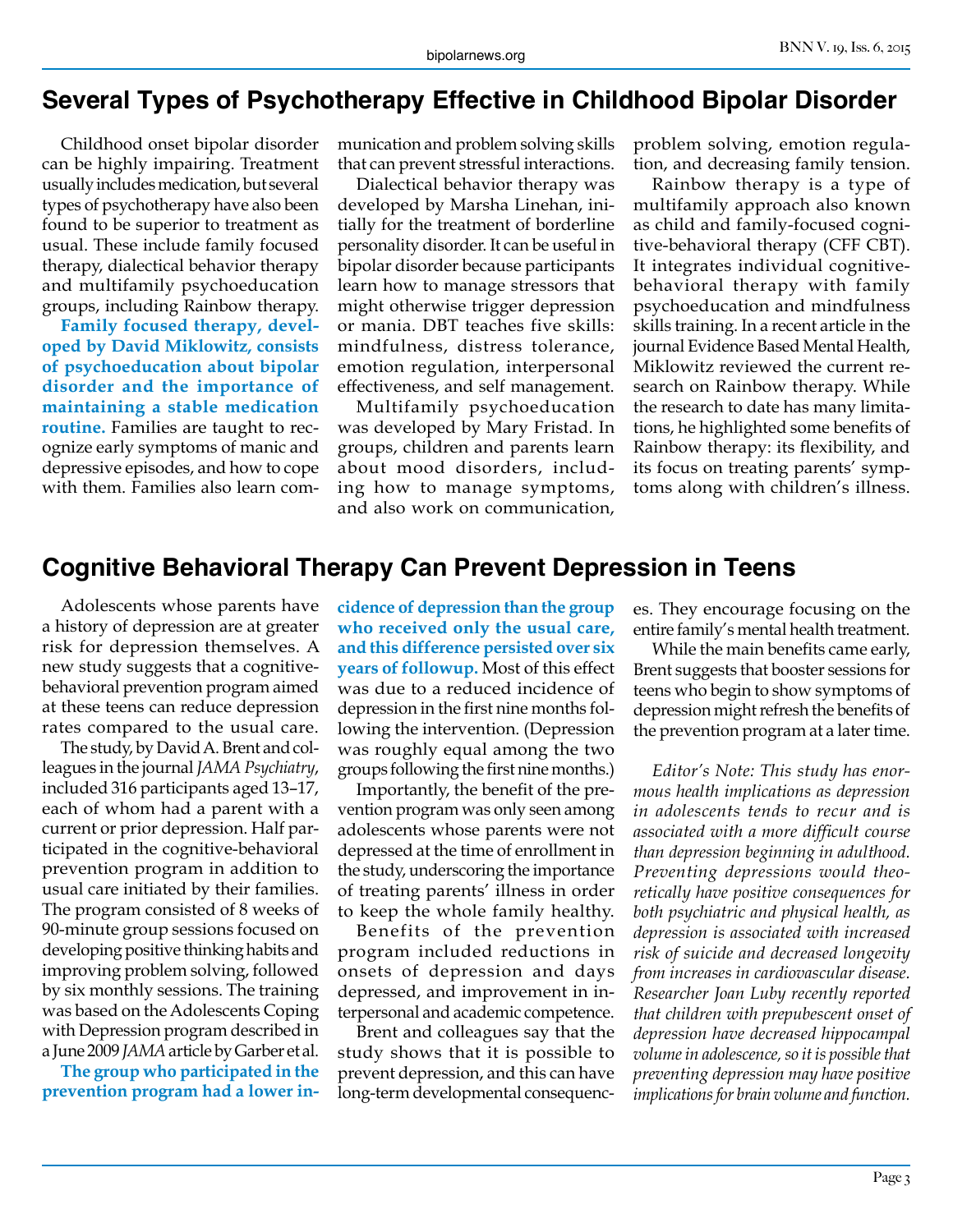# **Treating Bipolar Disorder in Children and Adolescents**

Bipolar disorder in childhood or adolescence can destroy academic, family, and peer relationships and increase vulnerability to drug use, unsafe sexual encounters, disability, and suicide. Treatment is critical to avoid cognitive decline. Given the potential tragic outcomes of undertreating bipolar illness, it is concerning that 40–60% of children and adolescents with bipolar disorder are not in treatment.

In a talk at the 2015 meeting of the International Society for Bipolar Disorder, researcher Cristian Zeni reviewed the existing research on the treatment of bipolar disorder in children and adolescents. **A 2012 study by Geller reported response rates of 68% for the atypical antipsychotic risperidone, 35% for lithium and 24% for valproate.** Risperidone was linked to weight gain and increases in prolactin, a protein secreted by the pituitary gland, while lithium was linked to more discontinuations and valproate to sedation.

For children or adolescents with aggression, researcher Robert Kowatch recommends quetiapine, aripiprazole, and risperidone. For those with a family history of bipolar disorder, he recommends lithium or alternatively, valproate plus an atypical antipsychotic.

Reseacher Robert Findling has found that lamotrigine has positive effects in childhood mania, and Duffy et al. found in a study of 21 children with mania that 13 remained stable on monotherapy with quetiapine for 40 weeks without relapse, while 5 others required combination treatment with more than one drug. In studies by

Karen Wagner, oxcarbazepine was significantly better than placebo at reducing mania in younger children (ages 7–12), but not older children (13–18).

Studies by Duffy and colleagues in 2007 and 2009 recommend lithium for those with a family history of bipolar disorder, atypical antipsychotics for children with no family history of bipolar disorder, and lamotrigine for those with a family history of anxiety disorders.

In children with bipolar disorder and comorbid attention deficit hyperactivity disorder, there is universal agreement that mood should be stabilized first, and then small amounts of stimulants may be added for residual ADHD symptoms. Too often, the opposite occurs, with stimulants given prior

*Continued on Page 5*

# **The Adolescent Brain is Reshaping Its Responses to Fear**

Adolescence can be a time of vulnerability to illness. Anxiety disorders increase during this period, and three-quarters of adults with anxiety disorders trace the illness back to their childhood or adolescence. The most common treatments for anxiety disorder are based on the idea of fear extinction. A certain stimulus, like a social situation or seeing a spider, provokes a fear reaction in the brain. By gradually increasing exposure to the stimulus and extinction training, the person can become desensitized to the stimulus. New research on rodents presented by Francis S. Lee at the 2015 meeting of the Society of Biological Psychiatry suggests that the extinction process is diminished during adolescence.

At specific stages of maturation, neural circuits related to particular abilities can become flexible. Brain and behavior become sensitive to and are increasingly shaped by experience. Studies of rodents and humans have shown that adolescence is a time when

the neural circuitry for fear extinction is in flux. In mice, this period falls around their 29th day of life. Lee reported that around this time, the mice begin to exhibit resistance to the extinction of fear learning.

In adolescent rodents, there is a surge of contextual fear learning and retrieval that is mediated by hyper-connectivity of the ventral hippocampus and the amygdala to the prelimbic part of the prefrontal cortex. In contrast, the pathway from the amygdala to the infralimbic cortex mediates the extinction of this type of learning. Because the prelimbic pathway for fear learning is overactive, the infralimbic pathway for extinction learning is less effective.

Adolescent mice temporarily lose their ability to retrieve memories related to cue-dependent (as opposed to context-dependent) fear learning. Remarkably, when these animals proceed into adulthood, the fear learning associated with cues returns and becomes accessible again.

**This could help explain how teenagers can lose fear conditioning to cues they learned in childhood, such as fearing for their safety when speeding through a red light. The fear is forgotten (or becomes inaccessible) in adolescence, but then what had been learned is again "remembered" (retrieved) in adulthood.**

The adolescent brain prunes back 100,000 synapses per second, perhaps accounting for some of the chaos that can characterize adolescence. Adolescents' entire brains are being rewired, in a process that typically replaces excitatory synapses with inhibitory ones. Now it appears that teens may just not be able to recall previously well-learned lessons linking certain cues to fear responses that would tell them to avoid certain situations and behaviors. After a few years, access to the appropriate cue-dependent fear learning returns and more mature choices and responses are likely to re-emerge.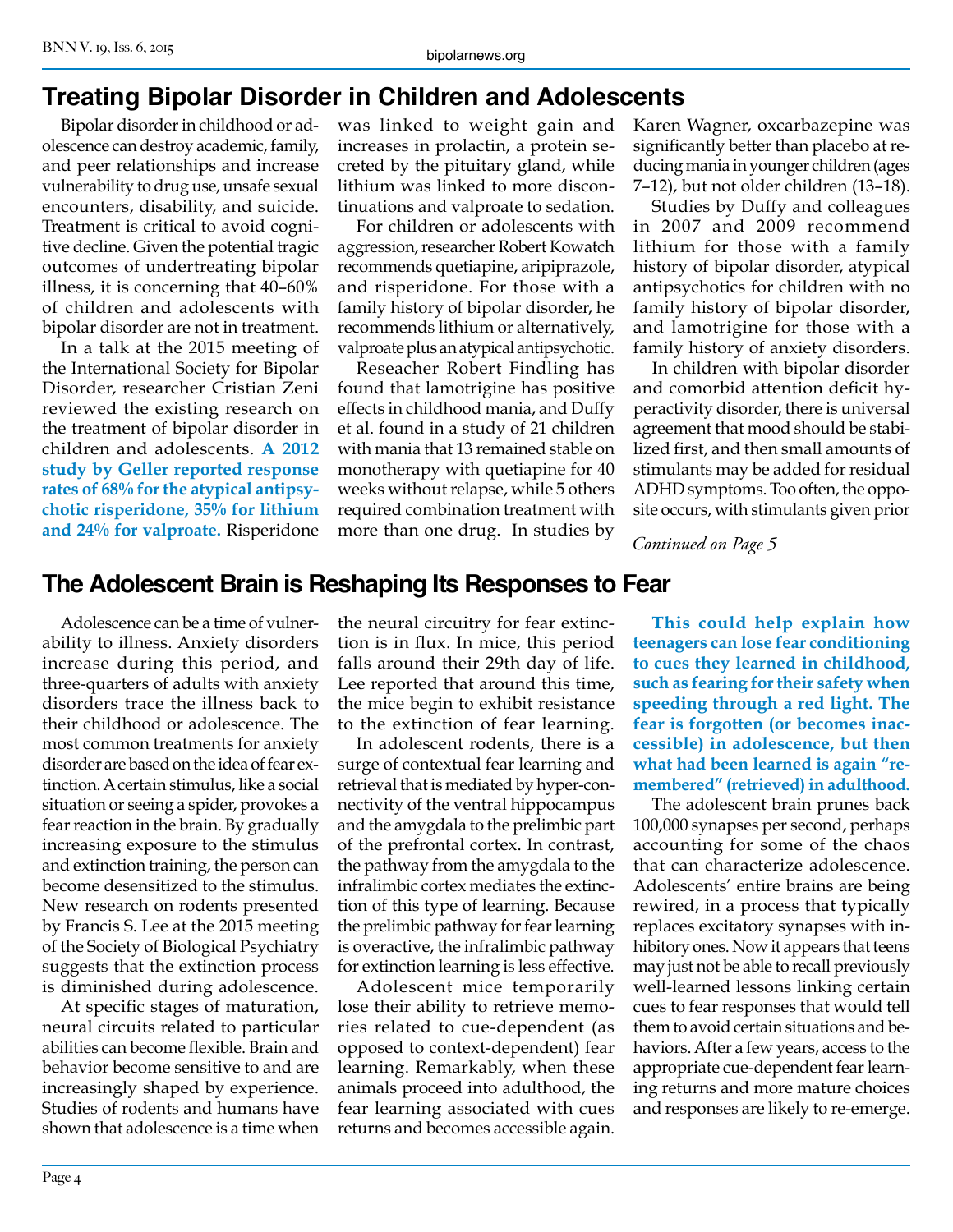# **Treating Kids with BP**

#### *Continued from Page 4*

to mood stabilization with lithium, anticonvulsants (valproate, lamotrigine, carbamazepine/oxcarbazepine) and/or an atypical antipsychotic.

**Some options for treatment with little risk of side effects include vitamin D, the antioxidant N-acetylcysteine, and omega-3 fatty acids.** Moderately well-tolerated interventions include the anti-inflammatory antibiotic minocycline and the multi-vitamin complex EM Power Plus. The next tier on the tolerability scale includes more traditional drugs with some evidence of efficacy and good tolerability: lamotrigine and oxcarbazepine. Next would be lithium, valproate, carbamazepine extended-release (under the brand name Equetro) and atypical antipsychotics, all of which have some safety concerns. Randomized trials to compare the efficacy and tolerability of the various atypical antipsychotics are needed. Geller's study of risperidone shows these drugs may be effective in children and adolescents, but may also have substantial side effects.

Weight gain and related side effects from atypical antipsychotics are more common in children than in adults. Ziprasidone and lurasidone produce the least weight gain, followed by aripiprazole, quetiapine and risperidone, and then olanzapine and clozapine. Lurasidone has not been studied in adult mania, and some experts have disparaged its potential utility in childhood mania. Aripiprazole, quetiapine, and risperidone are among the most widely prescribed drugs for bipolar disorder in young people. Further exploration of ziprasidone is needed.

More research on atypical antipsychotics is needed, for bipolar disorder in both adults and young people. Childhood-onset bipolar disorder has a more difficult course and outcome than adult-onset illness, and finding effective treatments for young people is essential to preventing difficult outcomes.

# **Ketamine Improves Sleep, Reduces Suicidal Thoughts For Some**

Intravenous ketamine is known for its fast-acting antidepressant effects, which can appear within two hours of an infusion. Researchers are now investigating its use for the reduction of suicidal thoughts. In a study presented in a poster at the 2015 meeting of the Society of Biological Psychiatry, Jennifer L. Vande Voort and colleagues compared the sleep of patients whose suicidal thoughts decreased after a single ketamine infusion (0.5 mg/kg over 40 minutes) to those whose suicidal thoughts remained.

Study participants whose suicidal thoughts diminished after the infusion of ketamine had better sleep quality the following night, with fewer disruptions in sleep than those who did not have an anti-suicidal response to ketamine. The participants who responded well to ketamine had sleep quality similar to that of healthy controls.

Vande Voort and colleagues hope that these new findings about ketamine's effect on sleep may provide clues to the biological mechanism behind ketamine's effect on suicidal ideation.

# **Ketamine: Equal Efficacy When Given With Lithium Or Valproate**

Studies of rodents with depression-like behaviors revealed that combining low (sub-therapeutic) doses of lithium and infusions of ketamine produced antidepressant-like effects. Researchers believed this might mean that in humans, lithium could have the unique ability to potentiate the effects of ketamine. On its own, intravenous ketamine is a fast-acting antidepressant whose effects last only a few days.

In a small study by Mark J. Niciu presented at the 2015 meeting of the Society of Biological Psychiatry, patients with bipolar depression taking lithium or valproate mood stabilizers were given ketamine infusions or control infusions. In the 23 patients taking lithium and the 13 taking valproate, **ketamine's antidepressant effects were significantly better than placebo, but there was no difference between lithium and valproate with regard to these antidepressant effects**. These preliminary data in a small number of subjects do not support the proposition that lithium augments the effects of ketamine in depression.

# **Ketamine Temporarily Reduces Suicidal Thoughts**

Intravenous ketamine can bring about rapid improvement in depression among people with treatment-resistant depression. Because its effects can appear within two hours, ketamine is being studied as a treatment for people with suicidal thoughts.

At the 2015 meeting of the Society of Biological Psychiatry, Laili Soleimani and colleagues presented a poster about their recent double blind, randomized, controlled pilot study of ketamine inpatients and outpatients who scored highly on a measure of suicidal ideation. The 24 participants were randomized to receive either a single intravenous infusion of ketamine  $(0.5mg/kg)$  or a single infusion of midazolam  $(0.045 mg/kg)$ , which shares ketamine's anxiety-reducing effects but does not have antidepressant effects. The participants reported suicidal thoughts afterward, at 24 hours, 48 hours, 72 hours, and 7 days later. **At 48 hours, those who received ketamine reported significantly less suicidal ideation than those who received midazolam**, but this effect was no longer significant at the 72-hour mark.

The findings show that ketamine can briefly reduce suicidal ideation, and the treatment is safe and tolerable for patients. This pilot study paves the way for further study of ketamine in people who are at high risk for suicidal thinking or behavior.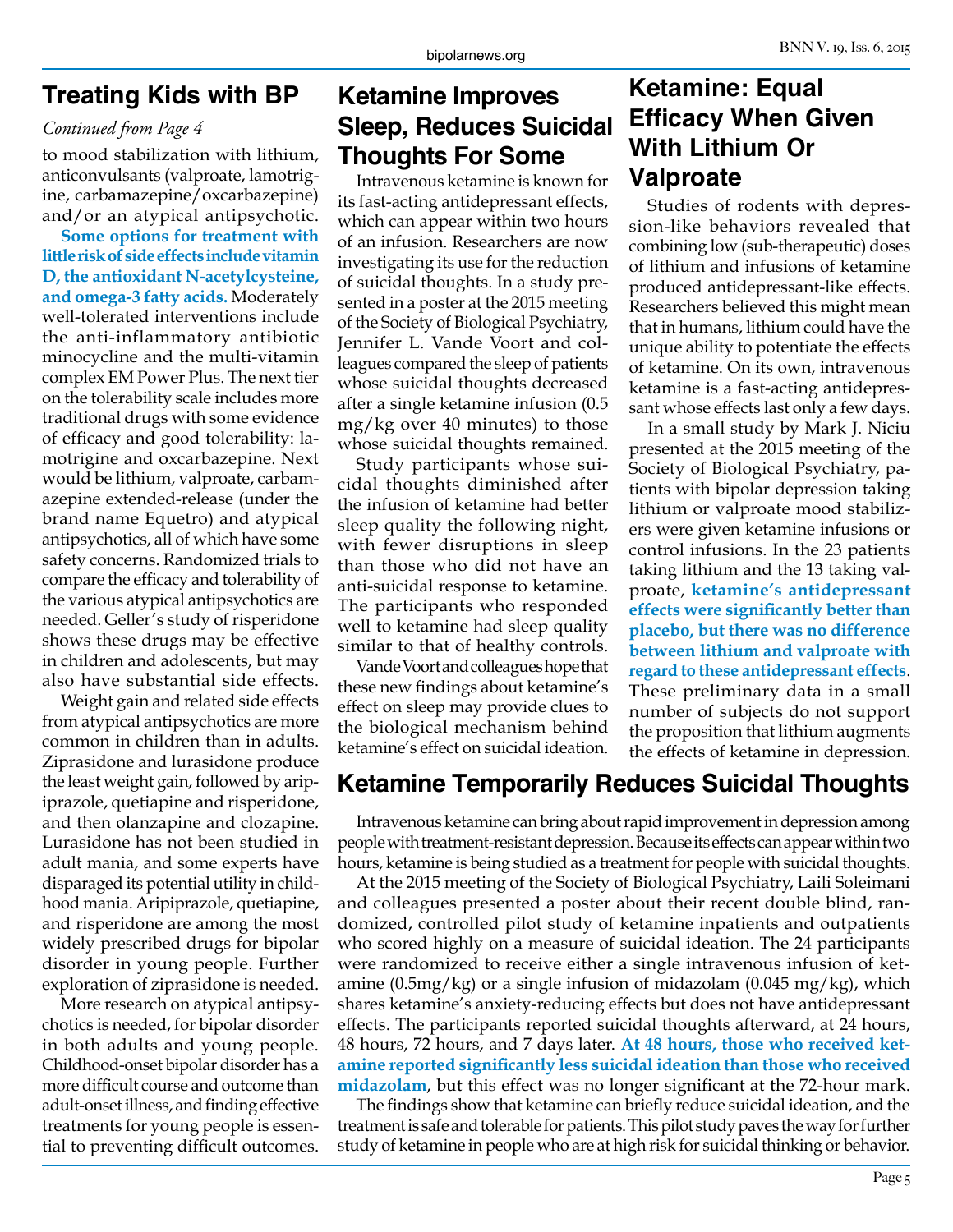# **Direct Current Stimulation Improves Negative Symptoms of Schizophrenia**

**A new double-blind, randomized clinical trial has shown that transcranial direct current stimulation (tDCS) can reduce negative symptoms of schizophrenia**, such as thought disorders, poverty of speech, and withdrawal. TDCS, a treatment in which an anode and a cathode electrode placed on the skull are used to apply a steady, low-level current of electricity to the brain, has been shown to improve neuroplasticity, such as neuronal remodeling, by depolarizing or hyperpolarizing neurons. People with schizophrenia have neuroplasticity deficits in parts of the cortex, so a few case reports and one previous randomized clinical trial have explored the use of tDCS in schizophrenia.

The current study, presented by Ulrich Palm at the 2015 meeting of the Society of Biological Psychiatry, included 20 patients with primarily negative symptoms of schizophrenia. The patients, who had been on stable medication regimes for at least three weeks, were randomized to receive either a sham procedure or tDCS with the anode over the left dorsolateral prefrontal cortex and the cathode over the right eye. TDCS stimulation was delivered at a current of 2 mA ten times over two weeks. The patients continued to take their medication and also received functional connectivity magnetic resonance imaging (fcMRI) before and after tDCS treatment.

Two weeks following the stimulation, scores on a scale of positive symptoms (including hallucinations and delusions) and negative symptoms of schizophrenia had decreased significantly in those who received tDCS compared to the sham procedure. A different measure of negative symptoms was significantly lower among the tDCS group throughout the study period and at followup two weeks later. The fcMRI revealed that those who received tDCS had a deactivated cluster in the brain region that includes the nucleus accumbens, the subgenual cortex, and the striatum.

This study suggests that tDCS is a promising treatment for otherwise difficult-to-treat negative symptoms of schizophrenia.

# **New TMS System Approved for Depression**

In August the US Food and Drug Administration (FDA) approved the marketing of the MagVita TMS Therapy system from the company MagVenture. This machine can be used to provide transcranial magnetic stimulation (TMS) to patients with major depression that has not responded to antidepressant drugs. A TMS system uses magnets placed close to the head to stimulate the brain.

There are several existing systems that can provide TMS. The Neuronetics Neurostar TMS machine was the first one to be approved, in 2008. Then came Brainway's Deep TMS machine. Now MagVenture says that the benefits of their new system include a simple design, low operating costs, no disposable components, and safety and efficacy rates comparable to those of other FDA-approved TMS devices.

Treatment with the MagVita system is typically provided five times per week for a duration of six weeks.

As TMS treatment becomes available to more patients, coverage by insurance companies is also increasing, but is still not guaranteed for patients in the US.

# **RTMS for Depression Increases Volume of Specific Brain Regions**

Repeated transcranial magnetic stimulation (rTMS) is a treatment for depression in which magnets placed near the skull stimulate electrical impulses in the brain. In a poster presented at the 2015 meeting of the Society of Biological Psychiatry, Martin Lan and colleagues presented results of the first study of structural changes in the brain following rTMS.

In the study, 27 patients in an episode of major depression underwent magnetic resonance brain scans before and after receiving rTMS treatment over their left prefrontal cortices. **Lan and colleagues reported that several cortical regions related to cognitive appraisal, the subjective experience of emotion, and self-referential processing increased in volume following rTMS treatment: the anterior cingulate, the cingulate body, the precuneous, right insula, and gray matter in the medial frontal gyrus.**  The increases ranged from 5.3% to 15.7%, and no regions decreased in volume. More than 92% of the participants showed increased gray matter in all of these regions.

The brain changes were not correlated with antidepressant response to rTMS, but suggest a possible mechanism by which rTMS is effective in some people. Lan and colleagues concluded that rTMS likely had neuroplastic effects in areas of the brain that are important for emotion regulation.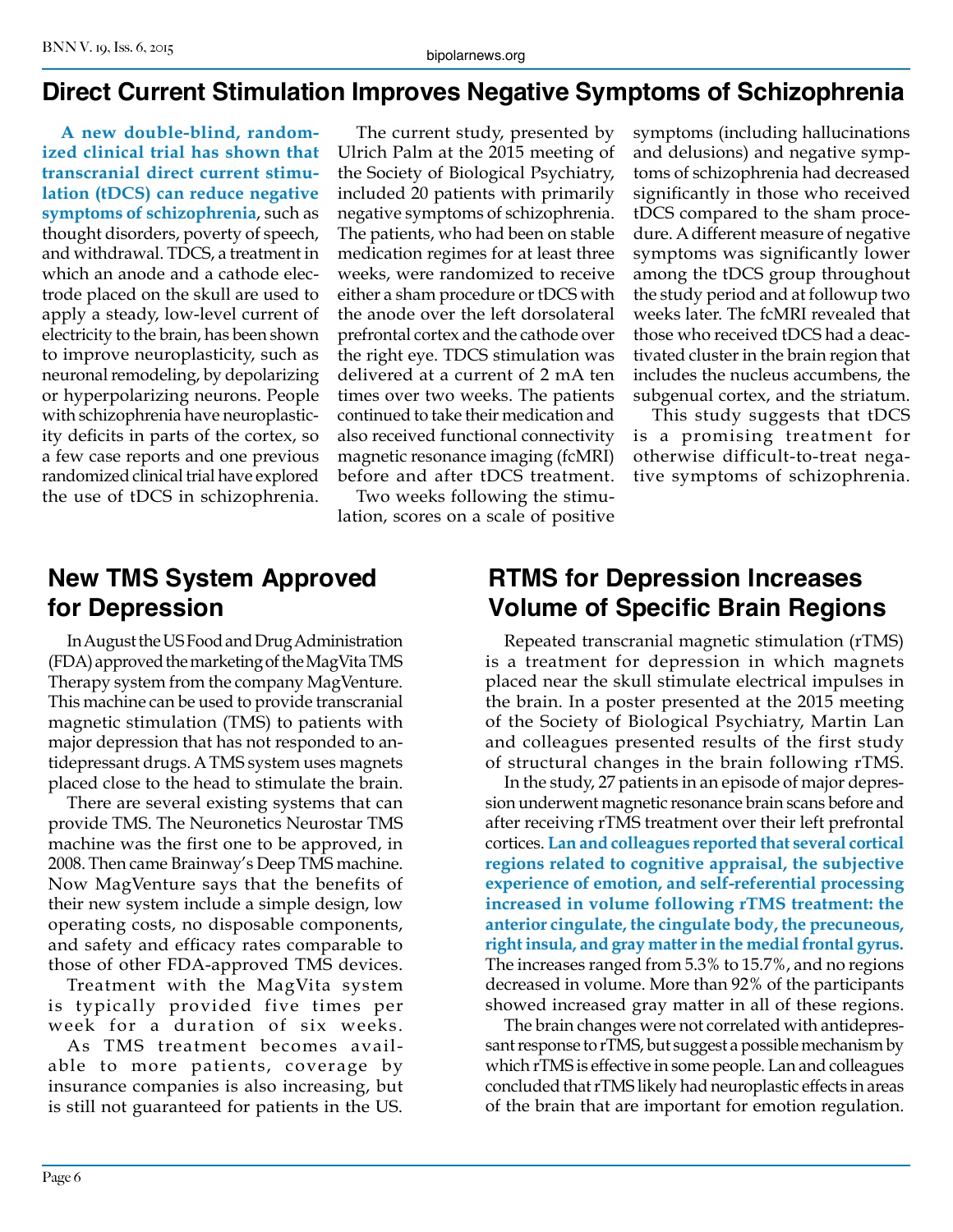# **Efficacy of Direct Current Stimulation in Major Depression**

A new meta-analysis presented at the 2015 meeting of the Society of Biological Psychiatry has clarified the efficacy of transcranial direct current stimulation (tDCS) in major depression. TDCS is a treatment in which electrodes deliver a steady low level of electrical stimulation to the brain. The meta-analysis presented by Andre Brunoni and colleagues used individual patient data from six recent studies comparing tDCS treatment to a sham treatment, totaling 289 patients. **TDCS treatment was superior to the sham control in terms of antidepressant response (34% to 19%), remission rates (23.1% to 12.7%),**  and improvement in depression.

After adjusting for confounding factors, the researchers found that patients who had failed to respond to previous treatments were less likely to respond well to tDCS than other patients. They also found that higher doses of tDCS (in terms of current density, duration, and number of sessions) predicted a better response than lower doses.

# **Ultrabrief Right Unilateral ECT Similar in Efficacy to Brief ECT with Fewer Side Effects**

A new meta-analysis suggests that right unilateral ultrabrief electroconvulsive therapy (ECT) may be a better choice than standard brief pulse ECT for the treatment of severe depression. Researchers at the University of New South Wales in Australia led by Colleen Loo say that while standard ECT (with a pulsewidth of 1.0 ms) is recommended when urgency is paramount, ultrabrief ECT (with a pulsewidth of 0.3 ms) is better for patients at risk for cognitive side effects or those who do not require an urgent response. The researchers' findings were reported in the *Journal of Clinical Psychiatry* in July.

Loo and colleagues analyzed the findings of six different studies that compared right unilateral standard brief pulse ECT with ultrabrief pulse ECT and included a total of 689 patients. **Standard ECT was more effective**, producing more improvement in mood and more remissions, and working faster than ultrabrief ECT. **However, standard ECT also produced greater cognitive side effects**

in every area tested, including thinking, learning and recall, and memory.

(When bilateral ECT is used, the cognitive effects are even worse, and researcher Harold Sacheim and colleagues have reported that the severity of the impairment in autobiographic memory is directly proportional to the number of bilateral ECT treatments a patient received, even when measured one year after the last session of bilateral ECT. This editor (Robert Post) believes bilateral ECT should be avoided if at all possible, as cognitive side effects can occasionally be severe.)

When Loo and colleagues removed nonrandomized trials from the analysis, the differences in efficacy between ultrabrief and standard right unilateral ECT were not statistically significant. Loo told *Medscape Medical News* that while the differences in efficacy between brief and ultrabrief ECT are minimal, the differences in side effects are greater. Right unilateral ultrabrief ECT works about as well as standard right unilateral brief pulse ECT, but preserves patients' cognitive function better.

# **N-acetylcysteine Reduces Self-Harm, Restores Amygdala Connectivity**

N-acetylcysteine (NAC) is an antioxidant nutritional supplement that has been found to reduce a wide range of habitual behaviors, including drug and alcohol use, smoking, trichotillomania (compulsive hair-pulling), and gambling. It also improves depression, anxiety, and obsessive behaviors in adults, as well as irritability and repeated movements in children with autism. **A new study suggests NAC may also be able to reduce non-suicidal self-injury, often thought of as "cutting," in young women aged 13–21.**

The open study, presented in a poster by researcher Kathryn Cullen at the 2015 meeting of the Society of Biological Psychiatry, compared magnetic resonance imaging (MRI) scans of 15 healthy adolescent women to scans of 22 young women who had been engaging in self-injury. The scans were taken before and after the latter group received eight weeks of treatment with NAC. Doses were 1200 mg/day for the first two weeks, 2400mg/day for the next two weeks, and 3600mg/day for the final four

weeks. The young women also reported their self-injury behaviors.

Treatment with NAC reduced self-injury behaviors. The brain scans showed that NAC also increased resting-state functional connectivity between the amygdala and the insula. Connectivity in this region helps people regulate their emotional responses. At baseline, the girls who engaged in self-harm had had deficient connectivity between the amygdala, the prefrontal cortex, insula, and the posterior cingulate cortices compared to the healthy girls, and this deficit improved with NAC treatment.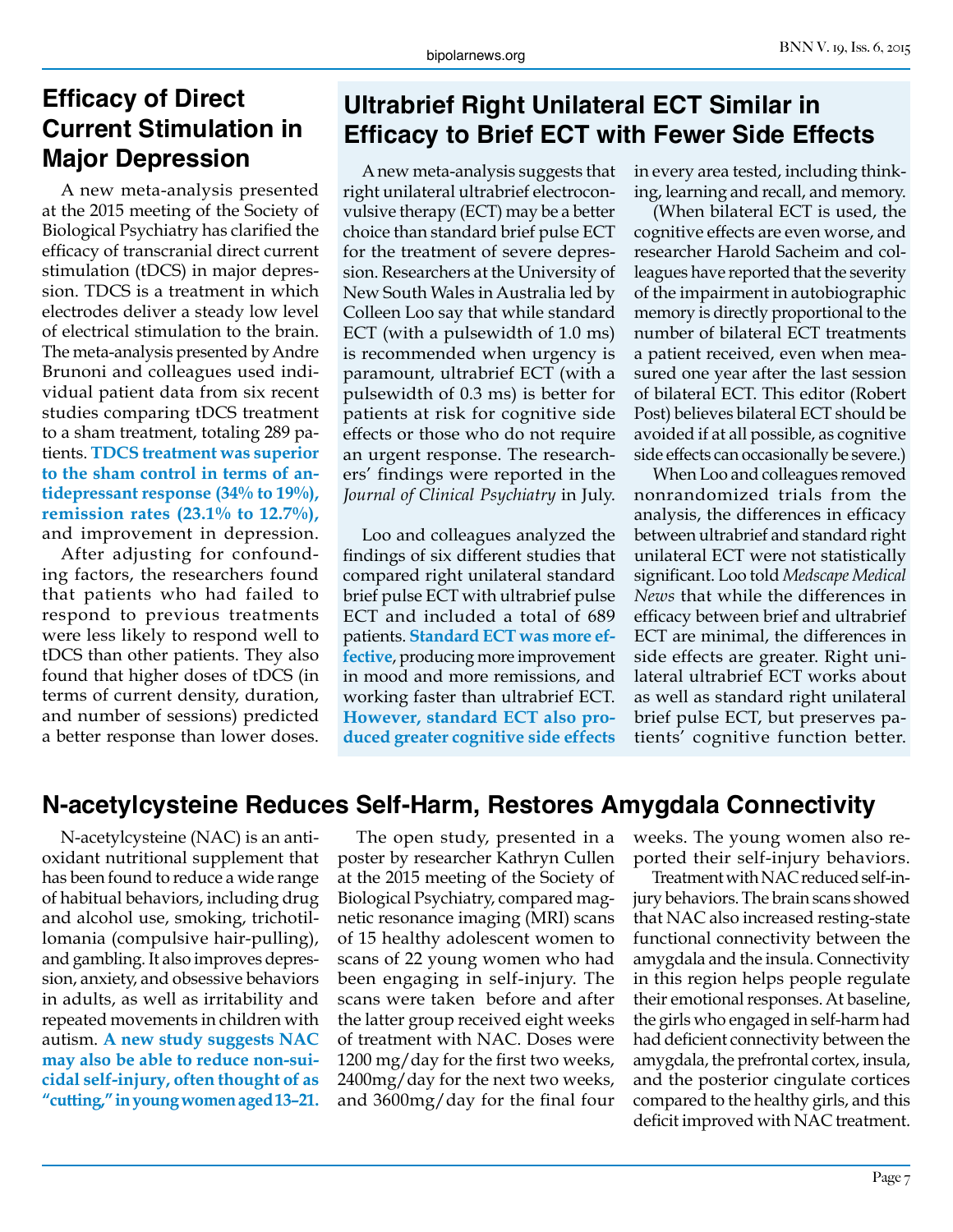# **A PANS Case Study: Immune Treatment Reduced Psychiatric Symptoms**

**Pediatric acute neuropsychiatric syndrome (PANS) is a little-known syndrome in which a child has an acute onset of psychiatric symptoms following a bacterial or viral infection, when the antibodies generated to fight the infection instead attack neurons in the brain.** The behavioral alterations can be severe and resistant to the usual psychotropic drug treatments. PANS often requires antibiotics and immune-targeted therapies.

The following is a case report of a real child who had a sudden onset of depression and violence after getting sick with the flu, pneumonia, and a strep infection at the age of 4. (Names have been changed for privacy.)

Anne contacted this editor (Robert M. Post) seeking a consultation on her 6-year-old son, Jake. Two years earlier, he had suddenly become difficult depressed, angry, and even violent. This coincided with the emergence of obsessive compulsive symptoms and bedwetting. He went from being able to read short sentences in prekindergarten, to being cognitively dull and not even able to recognize letters of the alphabet. He had been diagnosed with a mood disorder, and Anne was told it was probably bipolar disorder. But he didn't respond to any of the typical medications, and suffered side effects including hallucinations, nightmares, bowel accidents, and worsening depression.

The best results came with the atypical antipsychotic risperidone. While it didn't reduce all of Jake's symptoms, Anne described it as "heaven" compared to earlier treatments. But Jake's levels of prolactin started to increase, and he lost bladder control, so he had to stop taking risperidone. Jake's doctor tried 18 different medication regimens with 8 different medications in less than a year without finding one that worked well. Jake had a

horrible time in school, and Anne fretted about the lack of an effective, stable medication, saying, "He's actually worse than I've ever seen him."

Dr. Post recommended that they consider using high doses of quetiapine and valproate for Jake's aggression and behavioral dyscontrol, along with the antioxidant N-acetylcysteine and vitamin D3. However, given that Jake's symptoms were severe, involved

Atypical antipsychotics

are associated with

matter in schizophrenia

than first-generation

antipsychotics.

cognitive and neurological abnormalities, had begun after a flulike illness, and were unresponsive to conventional treatment, Dr. Post suggested that  $\begin{array}{|l|l|}\n\hline\n\text{cos} & \text{cos} \\
\hline\n\text{cos} & \text{cos} \\
\hline\n\text{cos} & \text{cos} \\
\hline\n\text{cos} & \text{cos} \\
\hline\n\text{cos} & \text{cos} \\
\hline\n\text{cos} & \text{cos} \\
\hline\n\text{cos} & \text{cos} \\
\hline\n\text{cos} & \text{cos} \\
\hline\n\text{cos} & \text{cos} \\
\hline\n\text{cos} & \text{cos} \\
\hline\n\text{cos} & \text{cos} \\
\hline\n\text{cos}$ Anne get Jake checked out for PANS and start charting Jake's mood on a daily basis.

Jake began taking higher doses of quetiapine and valproate, and improved to the

point that Anne reported that they restrained him only once a day, rather than four times per day. But Jake's behavioral dyscontrol continued. In one memorable incident, after feeling picked on by other children at a baseball game, he lashed out at Anne, kicking her in the face with his cleats and punching her glasses off her face.

Anne told Dr. Post that the family had visited a neurologist, who said that she had never heard of PANS and suggested that Anne would have to travel several states away to see Dr. Post if she wanted to pursue the diagnosis.

Dr. Post encouraged Anne to keep looking for a doctor who would take the PANS idea seriously. He sent her a comprehensive review article about PANS by Dr. Kiki Chang and colleagues that was published in the *Journal of Child and Adolescent Psychopharmacology* in 2014.

This past June, Anne found a doctor who understood PANS and

was willing to run the appropriate tests on Jake. The tests revealed that Jake had at one time been infected with the bacteria mycoplasma. His immune system mobilized to fight the infection, but the antibodies it produced (IgG and IgM) also attacked his brain. The doctor recommended anti-inflammatory and antibiotic treatments to target this immune response.

> In September, Anne wrote that Jake has made a dramatic improvement. In the beginning of June, Jake was "all over from severe mania to severe depression. From filling out daily mood charts (available on our website http:// bipolarnews.org under Mood Charting), Anne could see that

within days of beginning treatment for PANS, Jake's mood stabilized. While he still has some symptoms, Anne says that he has not had more than a mild mood swing since June.

Jake's current medications include 200mg a day of the anti-inflammatory ibuprofen and 250mg a day of the antibiotic azithromycin, plus 20 billion CFUs of a probiotic, 1000 UI of vitamin D3, 50mg of 5HTP, 10mg of Claritin, 300mg twice a day of oxcarbazepine (Trileptal), 0.1mg twice a day of Clonidine ER, 15mg of Zinc, and 15mg twice a day of Armour Thyroid.

Anne says, "My understanding is this is a long and curvy road, but I could not be happier to at least be on the right street." The next step for Jake may be IVIG, or intravenous immunoglobulin, a blood product that contains antibodies from over a thousand blood donors. Anne hopes that eventually Jake can be weaned off the Trileptal and Clonidine.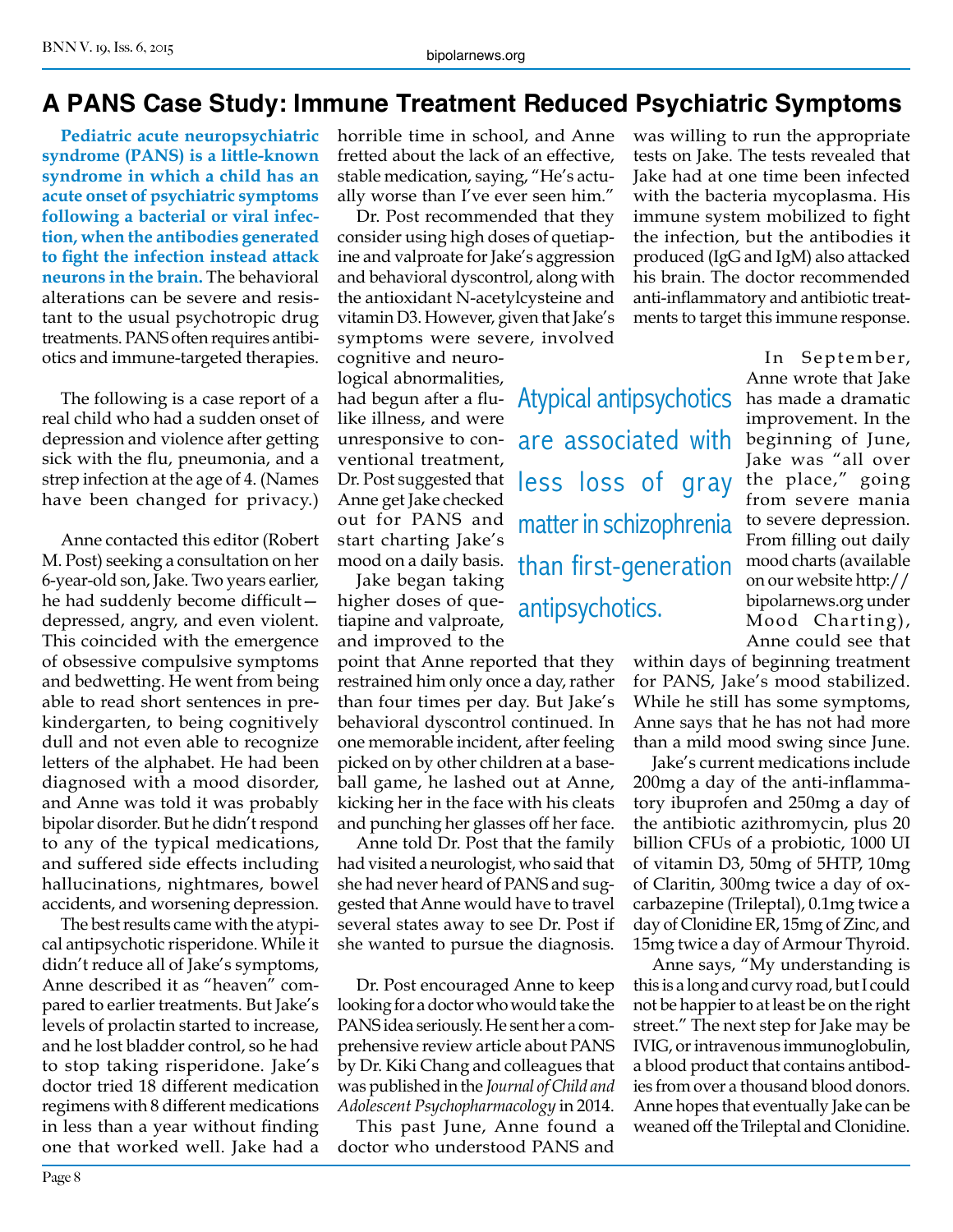# **A PANS Case Study, Immune Treatment Reduced Psychiatric Symptoms**

The following are some highlights from Chang's article on the diagnosis, workup, and treatment of PANS.

#### **Diagnosing PANS**

The diagnostic criteria for PANS are as follows:

A. Abrupt, dramatic onset of obsessive-compulsive disorder or severely restricted food intake.

B. Concurrent presence of additional neuropsychiatric symptoms (with similarly severe and acute onset), from at least two of the following seven categories:

- Anxiety
- Emotional instability and/or depression
- Irritability, aggression, and/or severely oppositional behaviors
- Behavioral (developmental) regression
- Deterioration in school performance (related to attention deficit hyperactivity disorder (ADHD)–like symptoms, memory deficits, cognitive changes)
- Sensory or motor abnormalities
- Somatic symptoms, including sleep disturbances, bedwetting, or urinary frequency

C. Symptoms that are not better explained by a known neurological or medical disorder

In the article, Chang writes, "Many children with PANS are extremely ill, with extreme compulsions (licking shoes, barking), motor and phonic tics (whooping, wringing hands), behavioral regression, and terrifying episodes of extreme anxiety or aggression…."

"By definition, the individual PANS symptoms overlap with a variety of psychiatric disorders, such as OCD, Tourette's syndrome, ADHD, depression, and bipolar disorder. However, the acuity of onset and simultaneous presentation of these symptoms differentiate PANS from these psychiatric conditions. The PANS diagnosis is, therefore, limited to cases with acuteonset symptoms in multiple domains."

### **Testing for PANS**

Chang recommends that all patients meeting the criteria for PANS should have the following labwork done:

- Complete blood cell count with manual differential
- Erythrocyte sedimentation rate (ESR) and C-reactive protein (CRP)
- Comprehensive metabolic panel
- Urinalysis (to assess hydration) and to rule out inflammation for children with urinary complaints; clean-catch urine culture for those with pyuria
- Throat culture, anti-streptolysin O (ASO) and anti-DNAse B

The following laboratory tests should also be considered:

If there are elevated inflammatory markers, fatigue, rashes, or joint pain, antinuclear antibody (ANA) or fluorescent antinuclear antibody (FANA) should be obtained; if ANA is elevated, proceed with a lupus workup.

Antiphospholipid antibody workup should only be pursued if the patient has chorea, petechiae, migraines, stroke, thrombosis, thrombocytopenia, or levido rash. Workup includes: anticardiolipin antibody, dilute Russell's viper venom time (dRVVT), and b 2-glycoprotein I antibodies. If abnormal liver function tests or Kayser–Fleisher rings are present, there is a need to

evaluate for Wilson's disease with ceruloplasmin and 24 urine copper tests.

Infectious disease evaluation: "The most commonly observed antecedent infection seems to be upper respiratory infection, including rhinosinusitis, pharyngitis, or bronchitis." Mycoplasma pneumonia, influenza, Epstein Barr virus, and Borrelia burgdorferi (Lyme disease) are often involved.

Immunodeficiency screening should proceed in multiple steps, complemented with repeated clinical evaluations of the patient. Initial workup should include the following:

- Lymphocyte subsets (T, B, natural killer [NK] cells) with CBC with manual differential
- Quantitative immunoglobulins (IgG, IgA, IgM, IgE) with IgG subclasses
- Vaccine responses (Pneumococcus and tetanus antibody titers)

## **Treating PANS**

**Treatment can include: antibiotics, anti-inflammatories, steroids, immune suppressants, IVIG (a mixture of antibodies), or plasmaphoresis.**

In a presentation that Dr. Post heard Dr. Chang give, Chang indicated that many children with PANS are severely ill for long periods of time (as Jake was) before the correct diagnosis is made and appropriate treatment begun.

Chang concludes his article by stating that "[r]eferral to a neurologist or rheumatologist can be helpful in some cases, but should be focused on specific signs or symptoms of concern, as the subspecialists may not be experienced with the evaluation of psychiatric symptomatology. Therefore, the responsibility of eval-

*Continued on Page 10*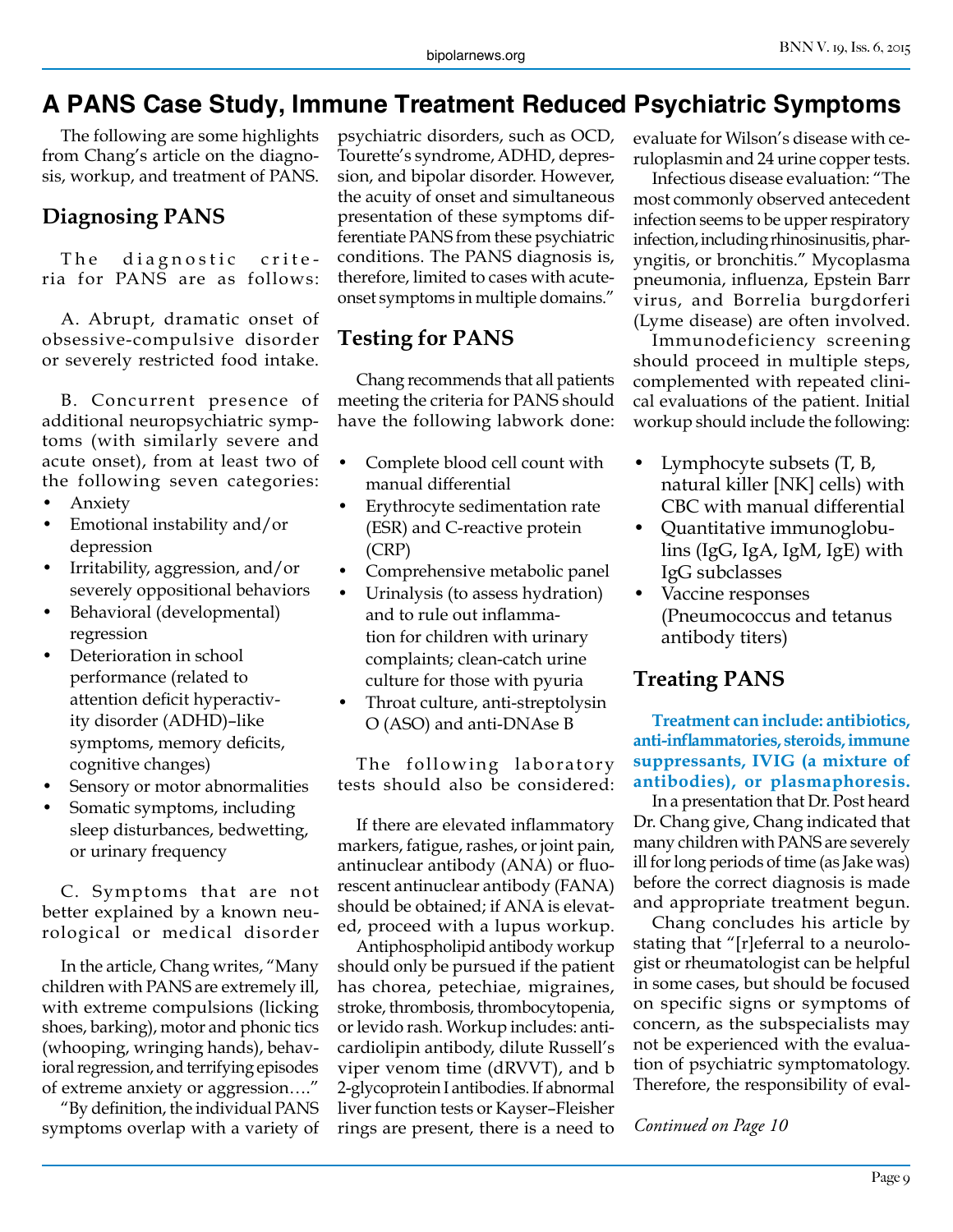# **Midday Bright Light Therapy Effective in Bipolar Disorder**

A recent study of 93 adults with bipolar disorder suggests that midday bright light therapy can be an effective adjunctive treatment for bipolar depression. The study by Dorothy Sit and colleagues was presented at the 2015 meeting of the Society of Biological Psychiatry. Participants had been diagnosed with bipolar I or II disorder, were in a current episode of depression, and were taking stable doses of mood stabilizing medication. They were randomized to receive either **7000 lux broad spectrum light for 45 to 60 minutes each day for six weeks or 50 lux dim red light. The comparison was dramatic: remission rates were 56.5% among those exposed to the 7000-lux light, and 14.3% among those who were exposed to the dim light.** Those who received the bright light also reported better sleep quality and less suicidality.

*Editor's Note: These results are striking and raise the issue of whether midday bright light is more effective than early morning bright light, the usual recommendation for seasonal affective disorder (SAD) and other forms of depression. Until comparative studies are available, using midday light may be the way to go.*

# **Low Vitamin D Linked to Cognitive Decline PANS (continued)**

Low levels of vitamin D levels are common, particularly in older adults and in African Americans and Hispanics. Unfortunately, low vitamin D is associated with decline in two types of cognitive functioning: episodic memory (memories of autobiographical events) and executive function (reasoning, problem-solving, planning, etc.).

A recent study with a particularly diverse group of participants, over half of whom were African American or Hispanic, found that over a period of about 5 years, episodic memory and executive function declined faster in older adults with low levels of vitamin D.

Average vitamin D levels for the entire group of 382 adults were below national standards. Levels of 25-hydroxy vitamin D should be between 20 and 50 nanograms per milliliter of blood. The average fell just below this, at 19.2 ng/mL. Over a quarter of participants had vitamin D deficiency, with levels below 12 ng/mL, and another 35.1% had vitamin D insufficiency, with levels between 12 and 20 ng/mL.

African Americans and Hispanics had lower levels of vitamin D (17.9 ng/mL and 17.2 ng/mL, respectively) than whites (21.7 ng/mL). Average vitamin D levels were lower in participants with dementia compared with those who had mild cognitive impairment or normal cognitive function.

Vitamin D levels can depend on factors such as dairy intake, sun exposure, and exercise. It has not been determined whether taking vitamin D supplements could slow down cognitive decline, but vitamin D supplementation has several benefits. Compared to placebo, supplementation with vitamin D increases response to antidepressants. A high percentage of children with major psychiatric disorders are vitamin D deficient, and it is also estimated that about 40% of adults in the US have a vitamin D deficiency.

The study by researcher Joshua W. Miller and colleagues was published in the journal *JAMA Neurology* in September.

# **Benefits of a Healthy Lifestyle**

In a talk at the 2015 meeting of the International Society for Bipolar Disorder, researcher Michael Berk suggested that a healthy lifestyle may improve mood disorder symptoms.

Diet is important. **A study of more than 20,000 mothers revealed that those with unhealthy diets had children with more externalizing disorders, such as attention deficit hyperactivity disorder (ADHD), oppositional defiant disorder, and mania.** Diets high in fat and sugar were linked to depression. The Nurses' Health Study, a long-term epidemiological study of 50,000 women, showed that people who exercised more were less likely to be depressed, while lower muscle mass was associated with greater depression. Exercise also has anti-inflammatory effects.

Avoiding smoking has benefits, too. A study by Pasco and colleagues showed that people who smoke are at increased risk for a new onset of a mood disorder. Smoking is associated with onset of a more severe mood disorder earlier in life, suicide attempts, alcohol and substance abuse, and decreased response to treatment. Fortunately, quitting smoking can reverse some of these risks.

#### *Continued from Page 9*

uating PANS falls to primary care clinicians and child psychiatrists."

Dr. Post adds that this case study shows the value of collecting daily mood ratings that can graphically depict symptom variation, progression, or improvement. We offer several types of daily rating forms for free download on our website (bipolarnews.org, click the tab for Mood Charting and look for the Monthly Mood Chart Personal Calendar). **Another option for parents who want to chart their child's mood and behavioral problems is to join our online Child Network, where they can enter weekly ratings of their child's anxiety, depression, attention deficit, oppositional, or manic symptoms on a secure website.** This takes just a few minutes per week and produces a helpful graph that can be printed and sent to the child's doctor. To learn more about joining the Child Network, visit our website at bipolarnews.org and click on the tab for the Child Network.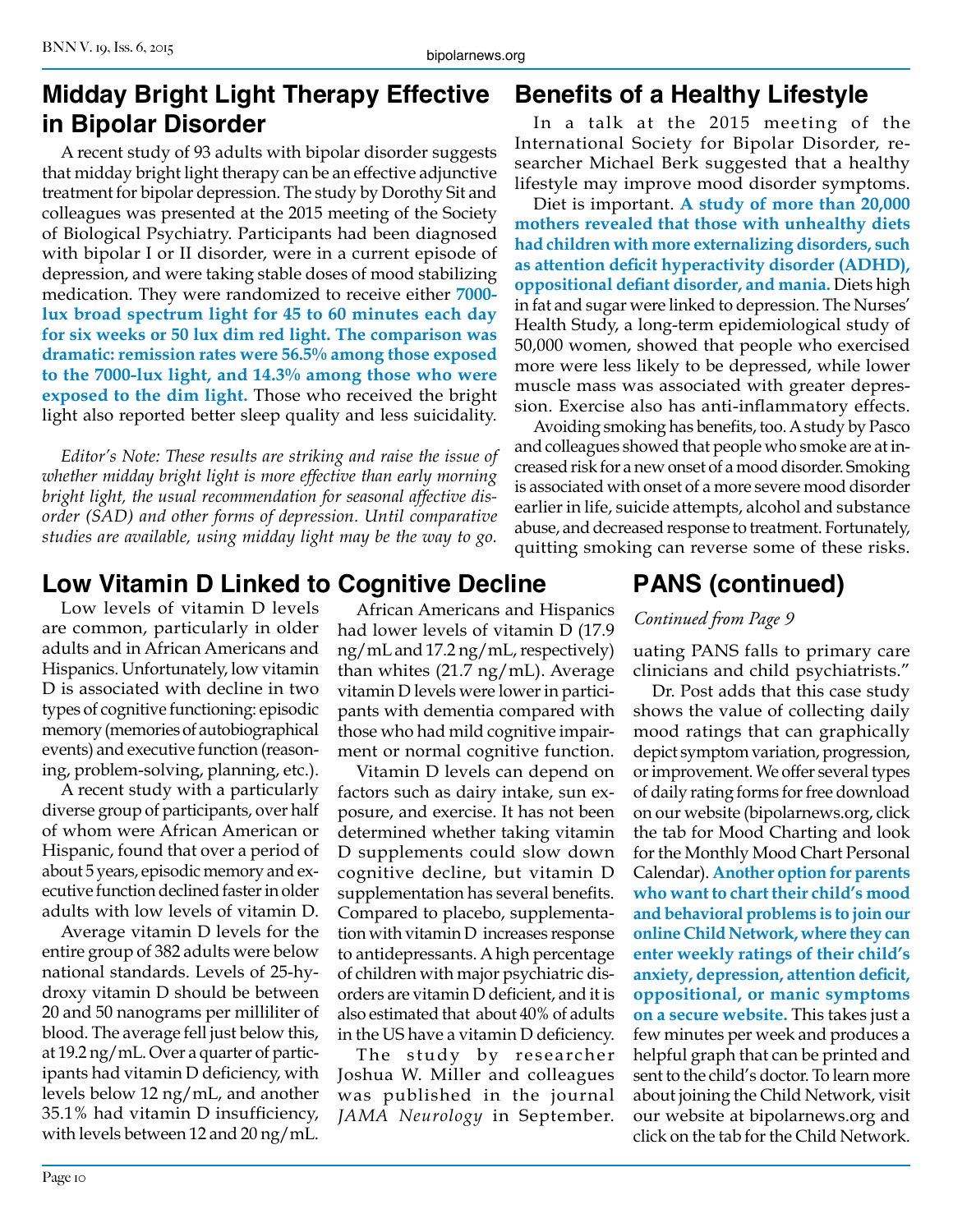# **Lori Altshuler, Leading Figure in American Psychiatry, 1957–2015**

**We are sad to report the death of Dr. Lori Altshuler, one of the leading figures in American psychiatry.** She passed away last month after a 10-year battle with cancer. She was the director of the Mood Disorders Research Program at UCLA and a founding member of the Bipolar Collaborative Network, which included US sites in Los Angeles, Dallas, Cinncinatti, and Bethesda and European sites in Utrecht, Freiberg, and Munich, and spawned the *BNN* newsletter.

Dr. Altshuler made important contributions to the understanding of bipolar disorder, particularly with her work on brain imaging. She also conducted countless treatment studies so that patients could be treated based on the best available evidence.

After funding for the Bipolar Collaborative Network ended in 2002, she organized all of the researchers to continue working together, and this resulted in more than 90 publications from the group. **Her tireless and heroic efforts to improve the lives of people with bipolar disorder will be sorely missed.**

### **Obesity Linked to Illness Severity**

In a talk at the 2015 meeting of the International Society for Bipolar Disorder, researcher David Bond reported that 75% of patients in a study of first episode mania had unhealthy body mass indices (BMIs). Forty percent were overweight while thirty-five percent were obese. Higher weight was associated with greater illness severity. Bond said that in other studies obesity has been associated with less time well and a greater risk of relapse into depression.

Obese patients also had lower brain volume, worse memory, and a greater risk of developing early onset dementia compared to other patients. Those who were overweight or obese had a 35% higher risk of developing Alzheimer's disease.

In a different talk at the same meeting, researcher Roger McIntyre reported that among patients with bipolar disorder, those who were obese have greater cognitive problems and more evidence of inflammation than those who were not obese. He has seen indirect antidepressant effects and other health benefits following weight loss from bariatric surgery.

# **Offspring of Parents with Psychiatric Disorders At Increased Risk for Disorders of Their Own**

At a symposium at the 2015 meeting of the International Society for Bipolar Disorder, researcher Rudolph Uher discussed FORBOW, his study of families at high risk for mood disorders. Offspring of parents with bipolar disorder and severe depression are at higher risk for a variety of illnesses than offspring of healthy parents.

Uher's data came from a 2014 meta-analysis by Daniel Rasic and colleagues (including Uher) that was published in the journal Schizophrenia Bulletin. The article described the risks of developing mental illnesses for 3,863 offspring of parents with schizophrenia, bipolar disorder, or major depression compared to offspring of parents without such disorders.

Previous literature had indicated that offspring of parents with severe mental illness had a 1-in-10 likelihood of developing a severe mental illness of their own by adulthood. Rasic and colleagues suggested that the risk may actually be higher—1 -in-3 for the risk of developing a psychotic or major mood disorder,

and 1-in-2 for the risk of developing any mental disorder. An adult child may end up being diagnosed with a different illness than his or her parents.

At the symposium, Uher focused on families in which a parent had bipolar disorder. These families made up 1,492 of the offspring in the Rasic study. The table at right shows the risk of an illness among the offspring of bipolar parents compared to that risk among offspring of healthy parents, otherwise known as relative risk. (For example, offspring of parents with bipolar disorder are 4.24 times more likely to be diagnosed with bipolar disorder themselves than are offspring of non-bipolar parents.) The table also shows the percentage of offspring of parents with bipolar disorder who have each type of disorder.

*Editor's Note: These data emphasize the importance of vigilance for problems in children who are at increased risk for mental disorders because they have a family history of mental disorders. One way for parents to better track mood and bahavioral symptoms is to join our Child Network. (See page 15.)*

# **Risk of Mental Illness in Offspring of Parents with Bipolar Disorder**

| Diagnosis in<br>Offspring | Percent of<br>Offspring | <b>Relative</b><br><b>Risk</b> |
|---------------------------|-------------------------|--------------------------------|
| Bipolar disorder          | $7\%$                   | 4.24                           |
| Depression                | $14\%$                  | 2.29                           |
| Schizophrenia             | $4\%$                   | 3.14                           |
| Any Mood Disorder         | 21%                     | 2.95                           |
| <b>Anxiety Disorder</b>   | 27%                     | 1.99                           |
| Disruptive Behavior       | $14\%$                  | 1.84                           |
| <b>Substance Abuse</b>    | 15%                     | 2.04                           |
| <b>ADHD</b>               | 14%                     | 1.65                           |
| Any Disorder              | 62%                     | 1.75                           |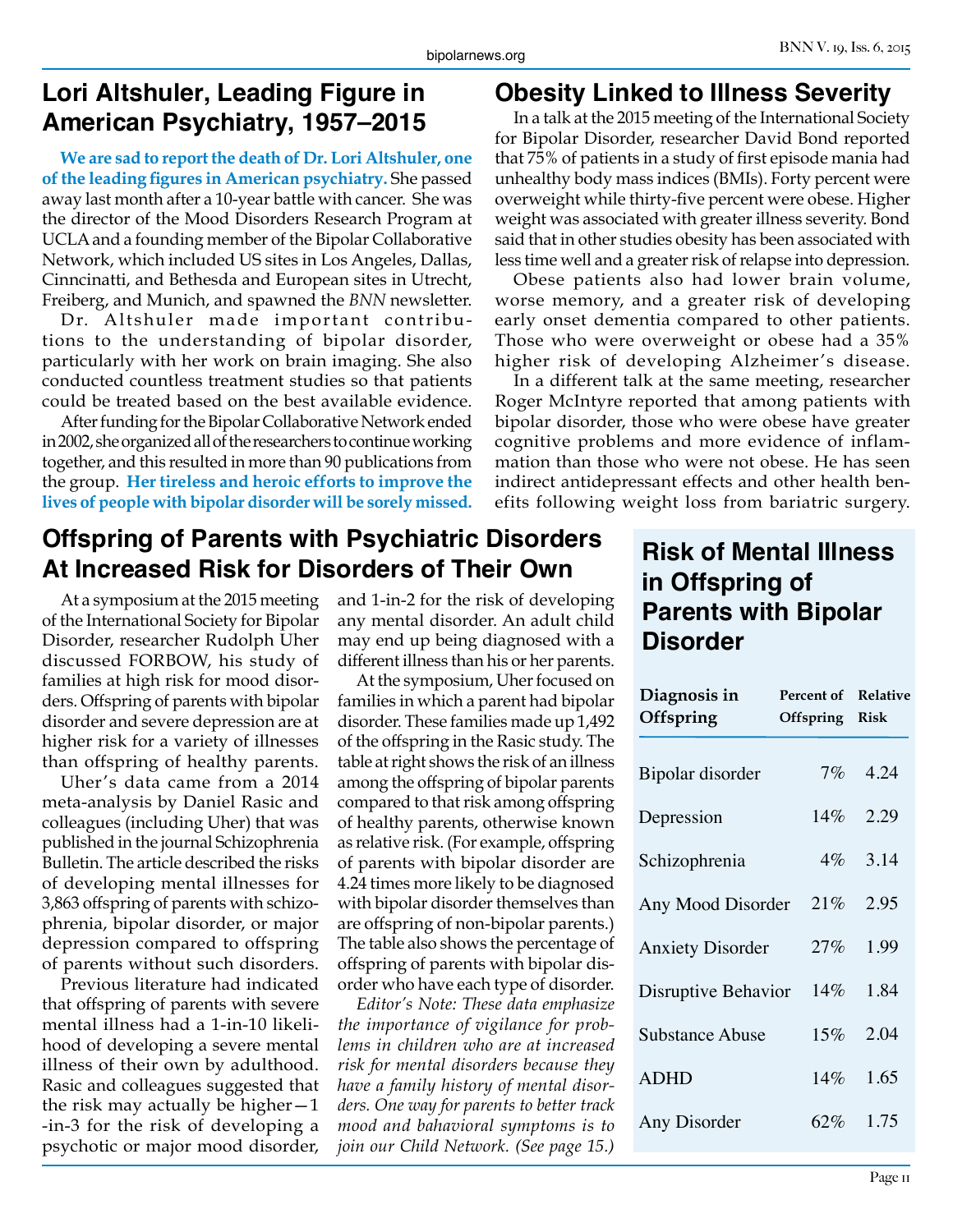# **Primates Shed Light on the Neurobiology of Anxiety Disorders in Kids**

Studies of primates suggest that the amygdala plays an important role in the development of anxiety disorders. Researcher Ned Kalin suggested at the 2015 meeting of the Society of Biological Psychiatry that the pathology of anxiety begins early in life. When a child with anxiety faces uncertainty, the brain increases activity in the amygdala, the insula, and the prefrontal cortex. Children with an anxious temperament, who are sensitive to new social experiences, are at almost sevenfold risk of developing a social anxiety disorder, depression, or substance abuse.

A study by Patrick H. Roseboom and colleagues presented at the meeting was based on the finding that corticotropin-releasing hormone (CRH) plays a role in stress and is found in the central nucleus of the amygdala. The researchers used viral vectors to increase CRH in the central nucleus of the amygdala in young rhesus monkeys, hoping to determine what impact increased CRH has on a young brain. Rhesus monkeys and humans share similar genetic and neural structures that allow for complex social and emotional functioning.

Roseboom and colleagues compared the temperaments of five monkeys who received injections increasing the CRH in their amygdala region to five monkeys who received control injections. As expected, the monkeys with increased CRH showed increases in anxious temperament. Brain scans also revealed increases in metabolism not only in the central nucleus of the amygdala, but also in other parts of the brain that have been linked to anxiety, including the orbitofrontal cortex, the hippocampus, and the brainstem, in the affected monkeys. The degree of increase in amygdala metabolism was directly proportional to the increase in anxious temperament in the monkeys, further linking CRH's effects in the amygdala to anxiety.

# **Psychiatric Symptoms in Childhood Linked to Struggles in Adulthood**

Psychiatric illness is one of the most common health problems among children. A study by William E. Copeland and colleagues in the journal *JAMA Psychiatry* indicates that psychiatric symptoms and diagnoses in childhood can lead to struggles with health, the legal system, personal finances, and social functioning in early adulthood, even if the psychiatric symptoms themselves do not last.

The study included 1420 participants from 11 mostly rural counties in North Carolina, who participated in structured interviews up to six times between the ages of 9 and 16 to determine the existence of psychiatric symptoms and diagnoses. Of these, 1273 were assessed three times during young adulthood, at the ages of 19, 21, and 24–26, for any evidence of social, legal, financial, or health problems.

Participants who had had a childhood psychiatric disorder were six times more likely to have at least one adverse outcome in adulthood compared to participants with no history of psychiatric problems, and nine times more likely to have two or more adverse outcomes in adulthood. Those participants who had psychiatric symptoms that were not sufficient for a particular diagnosis were still three times more likely to have at least one adverse outcome in adulthood, and five times more likely to have at least 2 adverse outcomes. The cumulative number of psychiatric disorders to which a participant was exposed was the best predictor of adverse outcomes in adulthood.

Even moderate psychiatric problems in childhood can disrupt a person's transition to adulthood. However, early treatment and prevention can help reduce the long-term impact of psychiatric illness. Parents of children (aged 2–12) with mood and behavioral symptoms are welcome to join the Child Network, a system for collecting weekly ratings of their children's symptoms and displaying them longitudinally for the child's doctor. See page 15 for details.

# **Childhood Maltreatment Associated with Suicide Attempts**

A history of childhood maltreatment increases the risk that a person will attempt suicide. Different types of maltreatment, such as physical abuse, emotional abuse, sexual abuse, and neglect, often overlap. In a 2015 study in the *Journal of Clinical Psychiatry*, researcher Nicolas Hoertel and colleagues used data from an epidemiological survey of 34,653 Americans to clarify the mechanism by which maltreatment is linked to suicide risk.

Hoertel and colleagues found that childhood maltreatment in general was associated with an increased risk of attempting suicide and an earlier age at first suicide attempt. The analysis controlled for demographic characteristics and psychiatric diagnoses. Most of the risk came from effects that were shared across all the types of maltreatment. However, sexual abuse directly conferred an additional risk of suicide attempt.

In an earlier study of 648 outpatients with bipolar disorder by this editor Robert Post and colleagues (led by Gabriele Leverich), 34% had a history of suicide attempts, and these participants had a higher incidence of traumatic stressors in childhood and more stresses at illness onset than those without a history of suicide attempts. A history of sexual abuse in childhood was also linked to an increased risk of a serious suicide attempt in the earlier study, which appeared in the *Journal of Clinical Psychiatry* in 2003.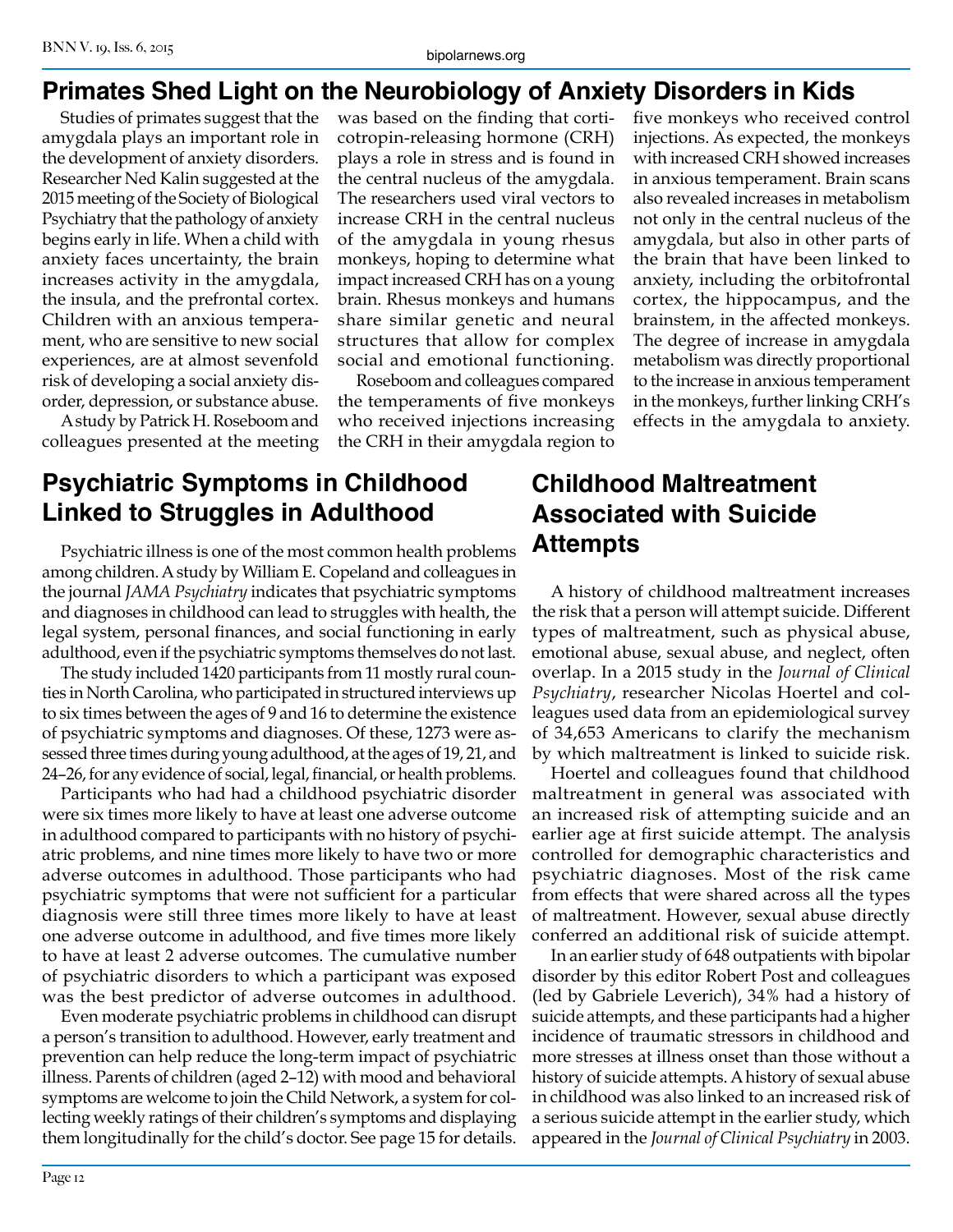# **Predictors of Bipolar Disorder in At-Risk Youth**

A new longitudinal study of 391 youth at risk for bipolar disorder revealed some predictors of the disorder. The study by Danella M. Hafeman and colleagues was presented at the 2015 meeting of the Society of Biological Psychiatry. The participants were aged 6–18 and each had a parent with bipolar disorder. Over the course of the study, 40 developed an illness on the bipolar spectrum, including 21 who developed bipolar I or II. The participants were assessed for various descriptive characteristics and those who developed bipolar disorder were compared to those who developed major depressive disorder.

The most important predictors of bipolar disorder were parental assessment of internalizing symptoms of anxiety or depression, self-assessment of mood changeability, and self-assessment of hostility. A diagnosis of bipolar disorder not otherwise specified (BP-NOS) was the only predictor of a later diagnosis of bipolar I or II.

*Editors Note: These data resemble findings from a 2015 study by David Axelson and colleagues in the* American Journal of Psychiatry *that used the same cohort of participants. The Axelson study indicated that a categorical diagnosis of a major psychiatric disorder occurred in 74% of the offspring of a bipolar parent compared to about 50% of a control group from the community. Depression, anxiety, attention deficit hyperactivity disorder (ADHD), and oppositional disorders were even more common than bipolar disorder in the at-risk population.*

*The presence of a major psychiatric diagnosis in about three-quarters of the offspring of a parent with bipolar disorder suggests the importance of early vigilance. One way to track symptoms of depression, anxiety, ADHD, oppositional behavior, and bipolar disorder is to join the Child Network, a secure online platform for rating children's moods, medications, and side effects. These weekly ratings can be collected longitudinally and printed out to help parents and clinicians assess mood difficulties in their children. See our last page for details.*

# **Early Experiences Have Lasting Effects on DNA**

It is well established that certain early experiences can affect a person's risk of developing a mental illness. Adversity in childhood, including abuse or the loss of a parent, is a risk factor not only for diagnosis of a mood disorder, but also for a more difficult course of illness. This may occur via an epigenetic mechanism. Epigenetics refers to a process by which environmental factors can change the way that DNA is transcribed, for example through the addition of methyl groups to strands of DNA. This tends to inhibit DNA from being transcribed and producing protein growth factors and other neurochemicals that are important for development.

A study by Kieran J. O'Donnell and colleagues presented at the 2015 meeting of the Society of Biological Psychiatry investigated whether epigenetics play a role in the success of a parenting intervention called the Nurse Family Partnership. Participants were 27-year-olds born to women who had received the Nurse Family Partnership intervention or a control intervention. Genome-wide DNA methylation was measured in the 188 participants' blood.

Analysis of the blood revealed that the Nurse Family Partnership intervention was associated with DNA methylation at 1015 sites across 593 genes. Some of these sites were enriched for certain neurodevelopmental processes. Maltreatment in childhood was also associated with methylation at 1552 sites across 878 genes.

*Editor's Note: The take-home message of this landmark study is that both positive intervention and maltreatment early in life can have lasting effects on the genome via epigenetic mechanisms.*

# **Link Between Childhood Trauma and Difficult Course of Bipolar Disorder Clarified**

A collaboration between Norwegian and French researchers led by Bruno Etain has clarified the pathway by which childhood trauma is linked to worse outcomes among people with bipolar disorder. The researchers, who presented their work in a poster at the 2015 meeting of the Society of Biological Psychiatry, replicated earlier findings by this editor (Robert Post) that patients who experienced trauma as a child had a more adverse course of bipolar disorder. Etain and colleagues found a link between childhood trauma and an earlier age of onset of bipolar disorder, rapid cycling, suicide attempts, and cannabis misuse.

The researchers identified more than 550 patients with bipolar disorder, who answered questionnaires about their history of bipolar disorder and childhood trauma. Their DNA was also analyzed, and the researchers found that the effect of childhood trauma on age of onset was mediated by the presence of common genetic variants in proteins related to stress (the serotonin transporter) and immune function (Toll-like receptors). They also found that the traits of moodiness and impulsivity mediated the effects of trauma on clinical outcomes.

The lasting epigenetic effects of child maltreatment and adversity noted in the above abstract are consistent with a large literature showing more epigenetic effects in these individuals than in controls. While genetics are important, the impact of the environment is also substantial.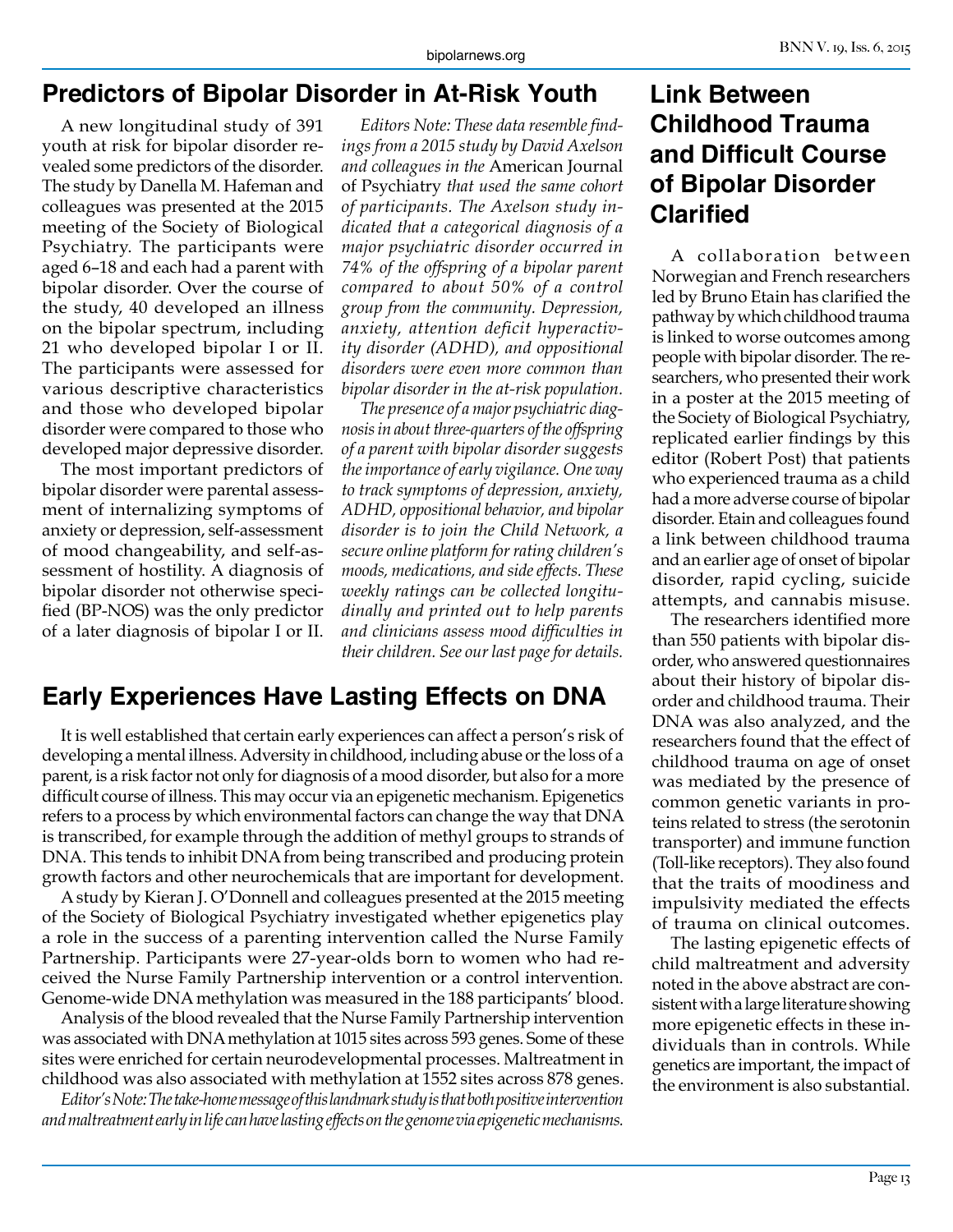# **Treating Women During Pregnancy and Breastfeeding**

A Danish working group has released guidelines for prescribing psychotropic drugs to women who are pregnant or breastfeeding. After a comprehensive review of the literature, researchers from several different Danish medical societies reported that sertraline and citalopram are the first choice among selective serotonin reuptake inhibitors (SSRIs) for depression in women who are pregnant or breastfeeding. The working group suggested that women with bipolar disorder who need a mood stabilizer because of frequent relapses could be prescribed lithium, though lithium use is associated with a small risk of cardiac abnormalities in the child. Lamotrigine may also be used, and has not been associated with any congenital abnormalities.

Valproate and carbamazepine are not recommended for use during pregnancy and breastfeeding. Use of valproate among women of child-bearing age should particularly be avoided due to several risks for the potential child. These include spina bifida and other serious congenital problems, but also severe developmental delay and loss of about 9 IQ points. Other possible treatments for bipolar disorder and schizophrenia in pregnant and breastfeeding women include olanzapine, risperidone, quetiapine, and clozapine. The data about the safety of these medications are not extensive.

The working group included members of the Danish Psychiatric Society, the Danish Society of Obstetrics and Gynecology, the Danish Paediatric Society, and the Danish Society of Clinical Pharmacology. The recommendations may be found in an article by E.R. Larsen and colleagues in a 2015 supplement to the journal *Acta Psychiatrica Scandinavica*.

# **Maternal Infection During Pregnancy May Increase Risk of Schizophrenia in Offspring**

There is mounting evidence from animal studies and epidemiological research that an infection during pregnancy may increase the risk of schizophrenia in the offspring. A recent study by Alan Brown and colleagues presented at the 2015 meeting of the Society of Biological Psychiatry used a large dataset from the Finnish Prenatal Study of Schizophrenia to compare medical data from the mothers of 777 people with schizophrenia (630 with schizophrenia and 147 with schizoaffective disorder) to data from the mothers of 777 healthy people.

# **Maternal Infection in Mice Leads to Three Generations of Behavioral Changes**

Epigenetics is the process by which environmental factors affect the way a person's genes are transcribed. These changes, which may include the addition or subtraction of methyl groups from DNA, change the DNA's structure (how tightly it is wound around the histones that give it shape) but not its sequence. These structural changes, which affect how easily the DNA is transcribed, can then be passed on to future generations. A new study by Ulrike Stadlbauer and colleagues presented at the Society of Biological Psychiatry explored a particular pathway by which an infection in a pregnant mouse can lead to behavioral changes in three following generations of mice.

Pregnant mice were given injections that produced an infection. A first generation of offspring were interbred to create a second generation of offspring, and these were interbred to create a third generation of offspring. The first generation of offspring had epigenetic changes in methylation and hydroxymethy-

The study's biobank contained blood samples taken from the mothers in early to mid-pregnancy, which the researchers used to determine the mothers' levels of C-reactive protein (CRP), an indicator of inflammation. Higher levels of CRP were associated with increased risk of schizophrenia in the offspring. When the researchers analyzed the findings by sex of the offspring, the link between prenatal infection and schizophrenia risk was significant in men, but not women. The effect was also stronger among offspring born after their due date than those born at or before their due date.

lation to promoter regions of two enzymes that regulate synthesis of the neurotransmitter GABA, and these epigenetic changes were associated with reduced mRNA expression of these two genes.

All three generations of offspring had deficits in social interaction, short-term memory, and cued fear conditioning. Interestingly, the second and third offspring generations also exhibited depression-like behavior that had not been present in the original mothers or the first generation of offspring.

*Editor's Note: This is another fascinating demonstration of how environmental occurrences, which can include stressors, exposure to drugs, and now immune challenges, can have effects across generations, likely through epigenetic changes that persist in ova or sperm. Amazingly, it turns out that the environment can change traits in future generations, not by inducing changes to gene sequences, but through epigenetic changes to the structure of DNA or histones that persist across generations.*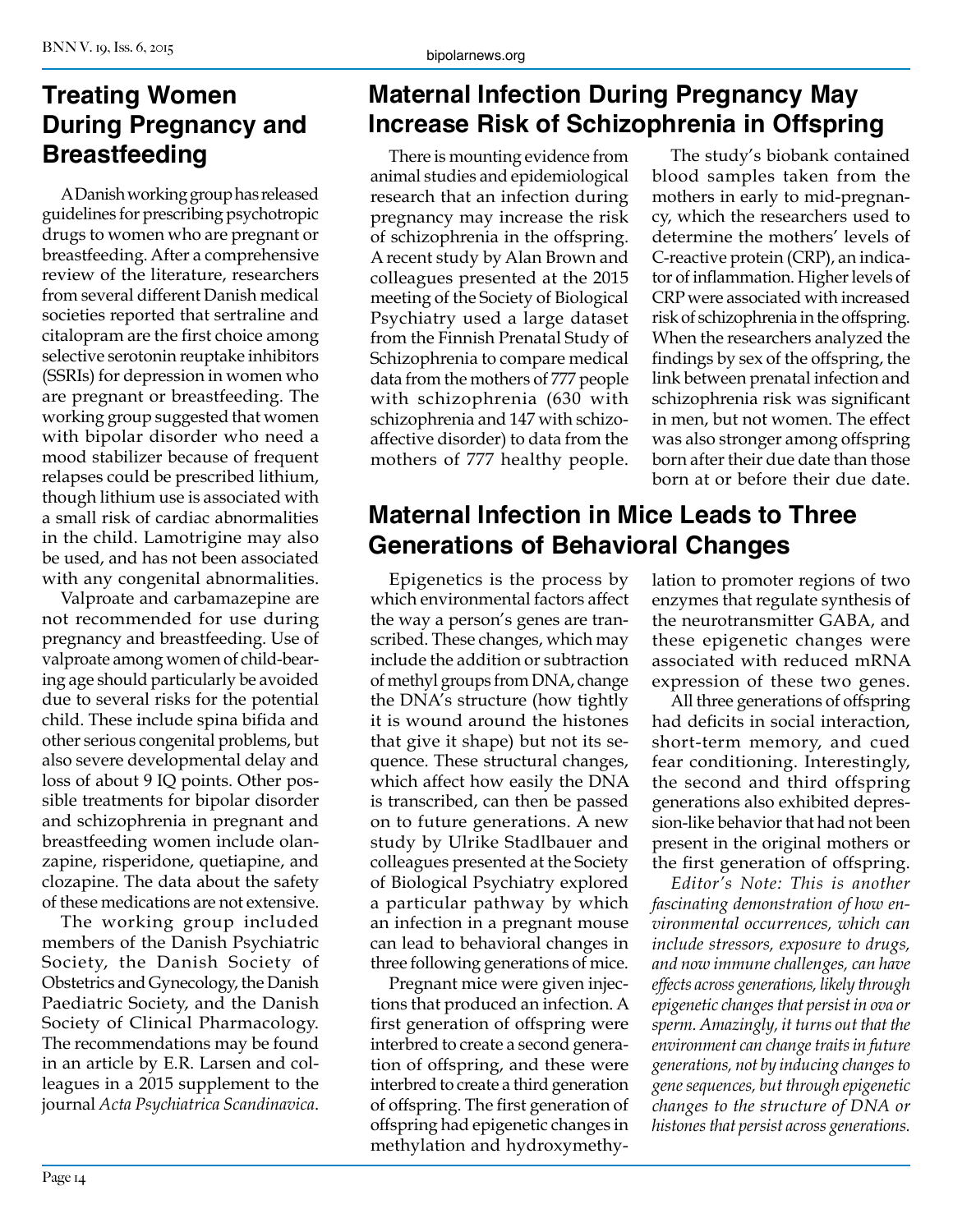#### **Additional Information about the Child Network:**

74% of children of a parent with bipolar disorder (Axelson et al. 2015) and 80% of those with unipolar depression (Weissman et al. 2006) will develop a major psychiatric illness follow up. Most of these illnesses including depression, anxiety, oppositional behavior, substance abuse go unrecognized for long periods of time.

#### **Joining the Child Network can help change that.**

The Child Network is specifically for parents of children ages 2 to 12 who currently have no symptoms or many. In the Child Network parents weekly assess their child on a secure web site. There will also be a short demographics questionnaire and once a year a more detailed symptom checklist. The Network will examine which agents and their combinations that children are already taking are effective, and for which children.

We believe that this network will be very beneficial to its participants. Parents will be able to print out results of the ongoing brief weekly ratings in a graphic form so that the course of the child's symptoms and response to any treatment can easily be visualized. Family members already have access to general information provided in the Bipolar Network News (BNN), participation in this study may help attune parents to the complexities of treatment and engender more careful reading of the BNN and other literature.



**0 - Severity None:** None

**1 - Severity Mild/Infrequent**: Minimal impact on usual roles

**2 - Moderate Symptoms/Often:** Definitely some dysfunction in usual roles **3 - Severe Symptoms/Much of the Time:** Major dysfunctions in usual roles

We hope that this brief description of the Child Network study helps to orient you to its purpose and that you will urge parents to use this new tool. We also encourage you and parents to visit www.bipolarnews.org and click on the tab for the Child Network or http://bipolarnews. org/?page\_id=2630 to learn more about the Child Network and to access the informed consent documents.

Thank you for your time.

Robert M. Post, MD and Michael Rowe, PhD Bipolar Collaborative Network, and Robert L. Findling, MD, MBA, Principal Investigator This research study is IRB approved by the Johns Hopkins University School of Medicine Research Study, Principal Investigator: Robert L. Findling, MD, MBA , IRB Study #00026940